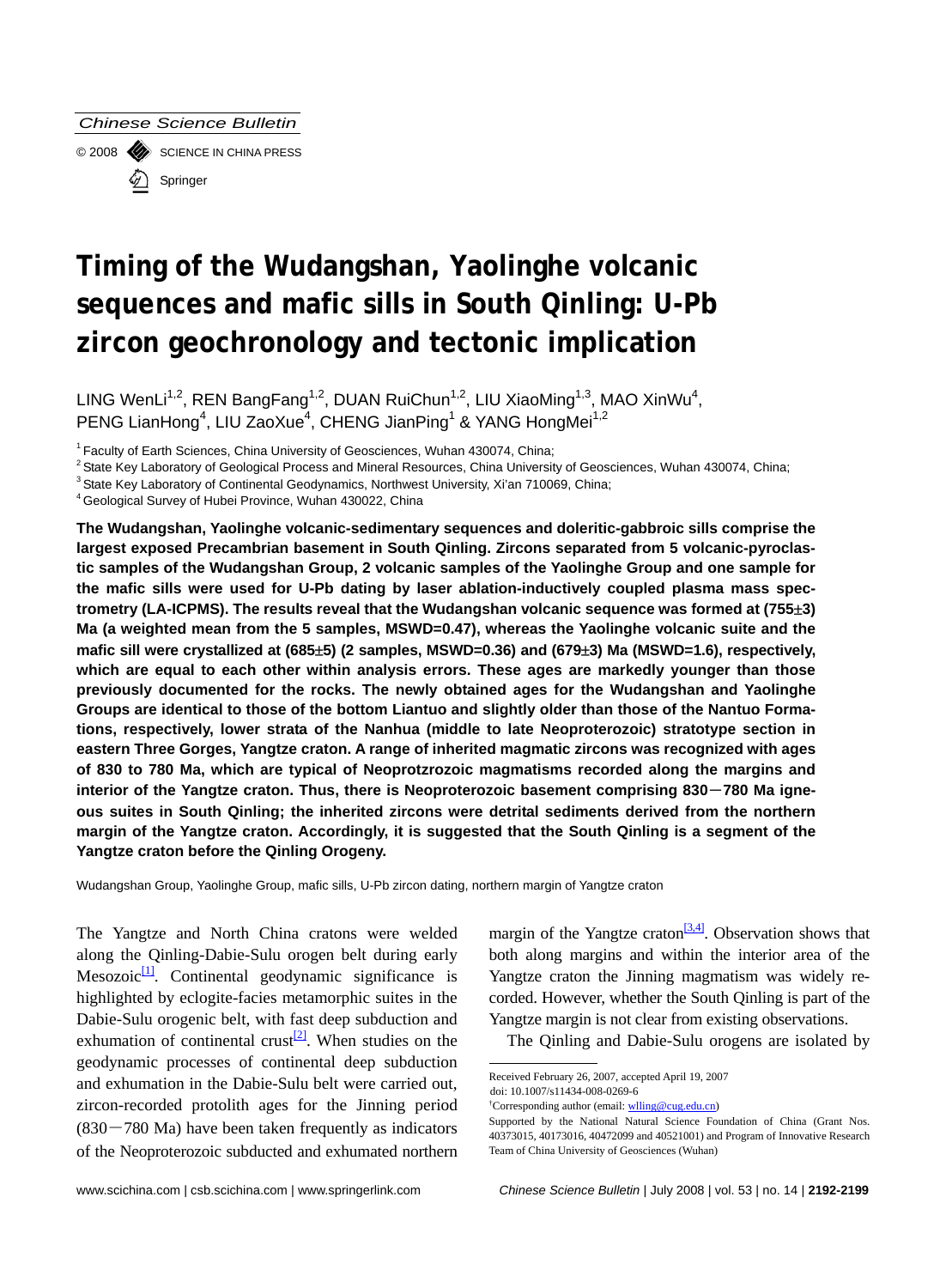the Nanyang Basin and display distinct metamorphic grades. Thus, the South Qinling is an excellent proxy to investigate the protolith features of the high pressureultrahigh pressure metamorphic rocks. The South Qinling is one of the dominant tectono-units in Qinling orogen, and has been inferred as a segment of the Yangtze craton involved into the orogen<sup>[5]</sup>. The Wudangshan, Yaolinghe volcanic-sedimentary successions and the mafic sills in the region comprise the largest Precambrian basement in South Qinling. Given a direct contact with the Sinian strata  $(635-542 \text{ Ma})$ , the suites are considered to be formed at late Proterozoic. Evidently, knowledge on timing and tectonic setting of these suites is essential to understand geological history of the South Qinling and its affiliation with the Yangtze craton as well as a linkage of the Neoproterozoic magmatism along the Yangtze margins with the breakup of the supercontinent Rodinia. This paper presents a zircon U-Pb geochronological study on the Wudangshan, Yaolinghe volcanic sequences and the mafic sills in South Qinling coupled with discussions of affiliation of the South Qinling with the Yangtze craton as well as linkage of the magmatic activities with Rodinia breakup.

# **1 Geological setting**

In South Qinling, the Wudangshan succession is widely outcropped in northwestern Hubei Province from regions of Yunxi, Shiyan and Danjiangkou to Zhushan and Fangxian with an area of  $\sim 8000 \text{ km}^2$ . The Wudangshan Group consists of greenschist facies volcanic-sedimentary sequence, and is subdivided into the Yangping and Shuangtai Formations dominated by clastic sedimentary and volcanic-sedimentary strata, respectively. The Yangping Formation is composed chiefly of quartzofeldspathic sandstone intercalated with silty mudstone and muddy siltstone, whereas the Shuangtai Formation mainly comprises silicic volcanics with subordinate mafic layers and fine-grained sedimentary sequence. The silicic volcanic rocks consist of dacitic-rhyolitic lavas and pyroclastic tuff, while the mafic layers are dominated by lavas of basalt to basaltic andesite with minor pyroclastic tuff. The Yaolinghe Group is restricted to the northern and western rimes of the Wudang inlier in regions of the Yunxi-Yunxian and Deshengpu-Zuxi, respectively. There is a debate on whether the Yaolinghe strata contacts the Wudangshan strata by ductile shear zone or conformable surface. The Yaolinghe succession

also experienced a greeschist metamorphism, and is dominated by basaltic lavas with minor mafic tuff as well as interbedded silicic volcanic and fine-grained sedimentary beds. The doleritic-gabbroic sills emplaced into the Wudangshan and Yaolinghe strata along planes approximately paralleling bedding surfaces and possessed a greenschist metamorphic facies as well. The mafic sills are highly variable from several hundred meters to less than one meter in width. Due to subsequent intensive deformation, contacting surfaces between the sills and their wall rocks are irregular but show coherent schistosity. Both the Wudangshan, Yaolinghe successions and the mafic sills are overlain by sedimentary sequences of the Sinian Doushantuo and Dengying Formations.

# **2 Samples and analysis method**

Considering an extensive outcrop area of the Wudangshan volcanic sequence coupled with some documented data suggesting noticeably diverse ages for the volcanic rocks colleted from southern and northern regions of the Wudang terrain $\frac{6}{6}$ , in this study, 5 large samples for U-Pb zircon dating were collected from 5 cross sections located at Xinhe of the Danjiangkou City to the east, Baxianguan of the Wudang Town to the north, Santai and Nankou of the Zhushan County to the west and Langkou of the Fangxian County to the south, respectively in order to avoid sampling bias (Figure 1). Two samples of the Yaolinghe volcanic sequence were collected at Guihua of the Yunxian County to the north and Deshengpu of the Zhushan County to the west. Two samples of the mafic sills were collected at Nankou of the Zhushan County to the south and Xinhe of the Danjiangkou City to the east, respectively. However, owing to that only two zircon grains were separated from the Xinhe sill and displayed discordant U-Pb isotopic composition (with  $^{206}Pb^{238}U$  apparent ages of (680 $\pm$ 7) and (768 $\pm$ 6) Ma, respectively), the data are not reported formally here.

The samples  $(-20 - 60 \text{ kg})$  were crushed using tungsten carbide mill and heavy minerals were concentrated using washing plate. Zircons were purified under binocular microscope by handpick. Prior to U-Pb isotopic analysis cathodoluminescence (CL) photos were made on the zircon crystals for guiding spot selection during the *in situ* measurement. U-Pb zircon analysis was carried out at the State Key Laboratory of Continental Geodynamics, Northwest University in Xi'an using inductively coupled plasma-mass spectrometry (ICP-MS).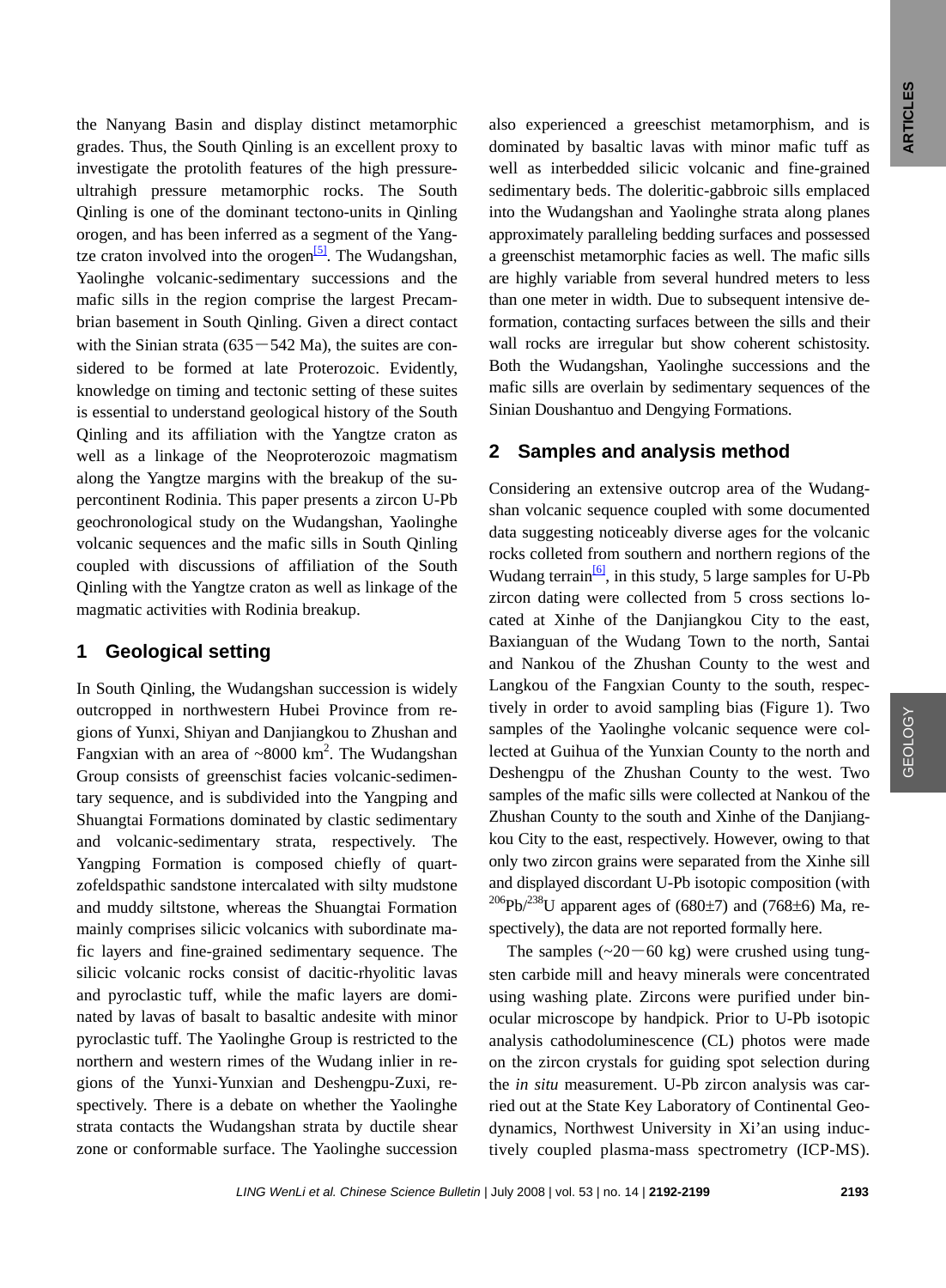

**Figure 1** Sketchy geological map of Wudang area in South Qinling. 1, Wudangshan Group; 2, Yaolinghe Group; 3, Mafic sill; 4, Sinian; 5, Intermediate-felsic intrusion; 6, Phanerozoic; 7, Reservoir; 8, Fault; 9, Sampling location.

The GeoLas 200M laser-ablation system equipped with a 193 nm ArF-excimer laser (ComPex102, Lambda Physik) was used in connection with Agilent7500a ICP-MS. All analyses were performed using zircon 91500 as the external standards of U-Pb isotope, and NIST SRM610 and  $^{29}$ Si as elemental external and internal standards, respectively along with a laser spot ~30 μm. Detailed technique parameters and analysis procedure were described elsewhere $\frac{[7,8]}{[7,8]}$  $\frac{[7,8]}{[7,8]}$  $\frac{[7,8]}{[7,8]}$ . The isotopic ratios and element contents were calculated using GLITTER (Ver 4.0, Macyuarie University), whereas the apparent and discordia U-Pb ages were calculated by the ISOPLOT program (Ver 2.49).

## **3 U-Pb zircon geochronology**

The Wudangshan and Yaolinghe samples for U-Pb dating were collected from meta-rhyolite and volcanoclastic tuff intercalated with the meta-basalts. The metarhyolite rocks (WD05-50, WD06-06, WD05-34 and WD06-04) display evident blastorhyotaxitic structure and aphanitic texture with rock-forming minerals of plagioclase  $(25\% - 60\%)$ , quartz  $(30\% - 40\%)$ , potassium feldspar  $(7\% - 30\%)$  and minor magnetite  $(< 0.6\%)$ . Their  $SiO_2$  content is 75.37%, 77.55%, 77.04% and 77.72% (wt, the same below) with corresponding  $\varepsilon_{Nd}$ (750 Ma) values of +6.01, +3.82, +0.71 and +2.00, respectively (the present authors' un-published data, the same below). The tuff samples (WD06-02, WD06-07 and WD06-09) contain  $5\% - 30\%$  volcanoclastics dominated by quartz and feldspar  $(0.5-2 \text{ mm in size})$ with aphanitic cements. The rock-forming minerals comprise plagioclase  $(40\% - 65\%)$ , quartz  $(25\% - 35\%)$ , potassium feldspar  $(4.5\% - 20\%)$  and minor opaque mineral of magnetite (1%–3%). The tuffs have  $SiO<sub>2</sub>$ content of 72.18%, 73.85% and 73.45% and relevant  $\varepsilon_{Nd}$ (750 Ma) values of -7.12, -0.27 and -0.43, respectively. The mafic sample is meta-gabbro with blastoophitic texture (SiO<sub>2</sub> = 47.20%,  $\varepsilon_{Nd}$  = +3.75). U-Pb isotopic composition and apparent ages of the zircons are presented in Table 1 in the electronic version.

#### **3.1 Wudangshan volcanics**

Sample WD05-50 was obtained from the southern region (Langkou, Fangxian County, 32°02.699′N, 111°02.600′E),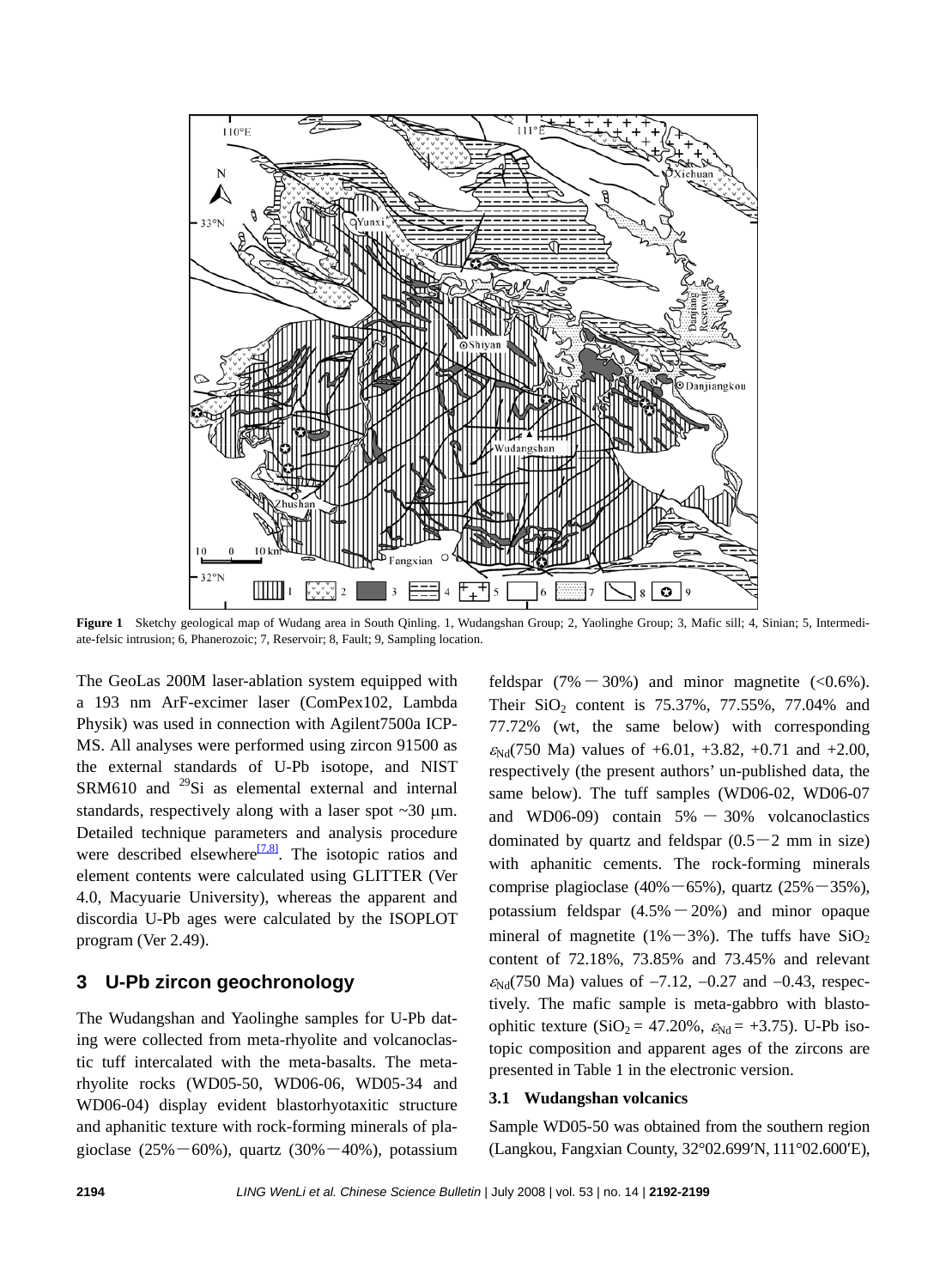and 42 zircon grains were analyzed. All grains define a discordia line composed of 31 concordant and 11 variable degree discordant zircons and yield an upper intercept age of (757±5) Ma (MSWD=0.79, 95% confidence, the same below). This age is equivalent to the weighted average  $^{206}Pb/^{238}U$  age of (755±3) Ma (MSWD=1.19) given by 31 concordant zircons within analysis error (Figure 2(a)), and accordingly is considered as the age of igneous protolith.

Sample WD06-02 was collected from the eastern region (Xinhe, Danjiangkou City, 32°28.339′N, 111°26.317′E) and 39 grains were measured. Among the grains, 30 zircons are concordant, while 9 zircons display a small amount of Pb loss (Figure 2(b)). The concordant grains fall into two populations with weighted average <sup>206</sup>Pb/<sup>238</sup>U ages of (757±2) (MSWD = 1.13, *n* = 23) and  $(817\pm11)$  Ma (MSWD = 3.5,  $n = 7$ ), respectively. The age given by the 23 concordant grains is indiscriminable from that of WD05-50 within analysis error. Along with CL images of clear oscillatory zoning and stubby euhedral shape for these grains, the age is suggested for the timing of the magmatism. Grains of the second population display CL pictures with low-CL but euhedral core surrounded by thin oscillatory zoned rim, and thus are considered as inherited origin. Higher MSWD and larger error for the average age indicate that the second group of concordant zircons  $(^{206}Pb)^{238}U$  age ranging of  $(802\pm7)$  to  $(833\pm5)$  Ma) likely comprises grains with a certain extent of distinct ages.

Sample WD06-06 was taken from the northern region (Baxianguan in theWudangshan scenic area, 32°26.148N′, 111°03.673′E) and 25 grains were analyzed. Twenty grains give concordant isotopic composition and can also be divided into two populations (Figure  $2(c)$ ). The first group consists of 18 grains and gives an average age of (752±3) Ma (MSWD=0.38) which is interpreted as magmatic timing. Whereas the second group of 2 grains yields  $^{206}Pb/^{238}U$  ages of (805±12) and (813±8) Ma, respectively which are indicative of ages for inherited zircons.

WD06-07 was sampled from the western region (Santai, Zhushan County, 32°18.433′N, 110°12.740′E), and 22 grains were measured (Figure 2(d)). All zircons are discordant and define a discordia line with an upper intercept age of  $(769±33)$  Ma (MSWD = 0.22), which within analysis error equals the volcanic rock forming ages given by the above samples.

WD06-09 was also brought about from the western region (Nankou, Zhushan County, 32°23.727′N, 110°11.752′E), and 42 grains were analyzed. Apart from 4 evident Pb-loss grains, the remained 36 grains delineate a discordia line yielding an upper intercept age of  $(749±8)$  Ma (MSWD=0.93), which is identical to a weighted average age of (752±4) (MSWD=0.94) by 11 concordant zircons (Figure 2(e)). Two broadly concordant inherited zircons give  $^{206}Pb^{238}U$  ages of (820±6) and (833±6) Ma, respectively.

#### **3.2 Yaolinghe volcanics**

Samples WD06-04 and WD05-34 were collected from the northern (Guihua, Yunxian County, 32º54.571′N, 110°49.833′E) and western (Desheng, Zhushan County, 32°28.581′N, 109º51.352′E) regions. Zircons of 47 grains from WD05-34 were analyzed. Among them, 22 concordant grains yield a weighted average age of  $(686±3)$  Ma (MSWD=0.85), whereas the remained discordant grains show variable degrees of Pb loss with <sup>206</sup>Pb/<sup>238</sup>U apparent ages less than 680 Ma (Figure 2(f)).

Only 7 grains of zircon were separated from WD06- 04 and 6 grains are concordant (Figure 2(f)). Five concordant grains give a weighted average age of (682±6) Ma (MSWD=0.31), whereas the remained grain has a  $^{206}Pb/^{238}U$  age of (800±5) Ma. Accordingly, ages of  $(682±6)$  and  $(800±5)$  Ma are interpreted as timings of volcanism and inherited zircon forming, respectively.

#### **3.3 Mafic sill**

The meta-gabbroic sample WD05-26 was obtained in the vicinity of Taoyuan Village (32°25.342′N, 110°12.868′E), and 40 grains were measured. Concordant zircons comprise 29 grains and fall into 4 populations on the concordia diagram (Figure 2(g)). The first population of  $18$ grains give a weighted average age of (679±3) Ma (MSWD=1.6), while the second and the third populations consist of 3 grains and one grain, and yield  $^{206}Pb/^{238}U$  ages of (734±17) Ma (MSWD=1.4) and (822±8) Ma, respectively. Given a geological contact that the mafic sill emplaced into the Wudangshan wall rock, it is feasible to infer the grains with ages of  $(734\pm17)$  and  $(822\pm8)$  Ma being inherited zircons originating from the Wudangshan volcanics and some earlier basement, respectively. Six younger concordant grains give an average age of (579±3) Ma (MSWD=0.46). Since this age is even younger than the Sinian cover overlying

GEOLOGY

GEOLOGY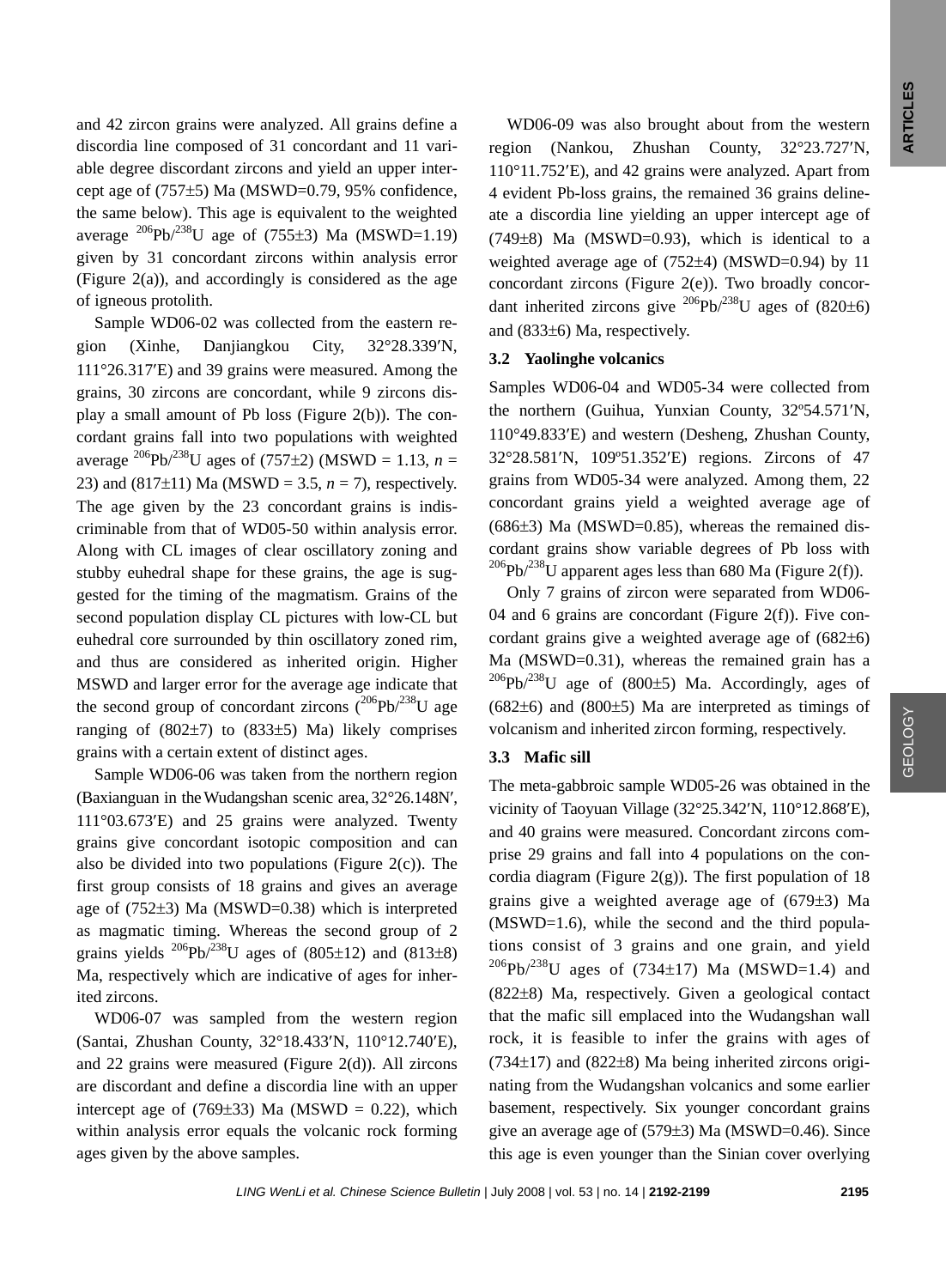

**Figure 2** Zircon U-Pb concordia diagrams for Wudangshan (a)―(e), Yaolinghe (f)―(g) volcanic rocks and mafic sill (h).

**2196** *LING WenLi et al. Chinese Science Bulletin* | July 2008 | vol. 53 | no. 14 | **2192-2199**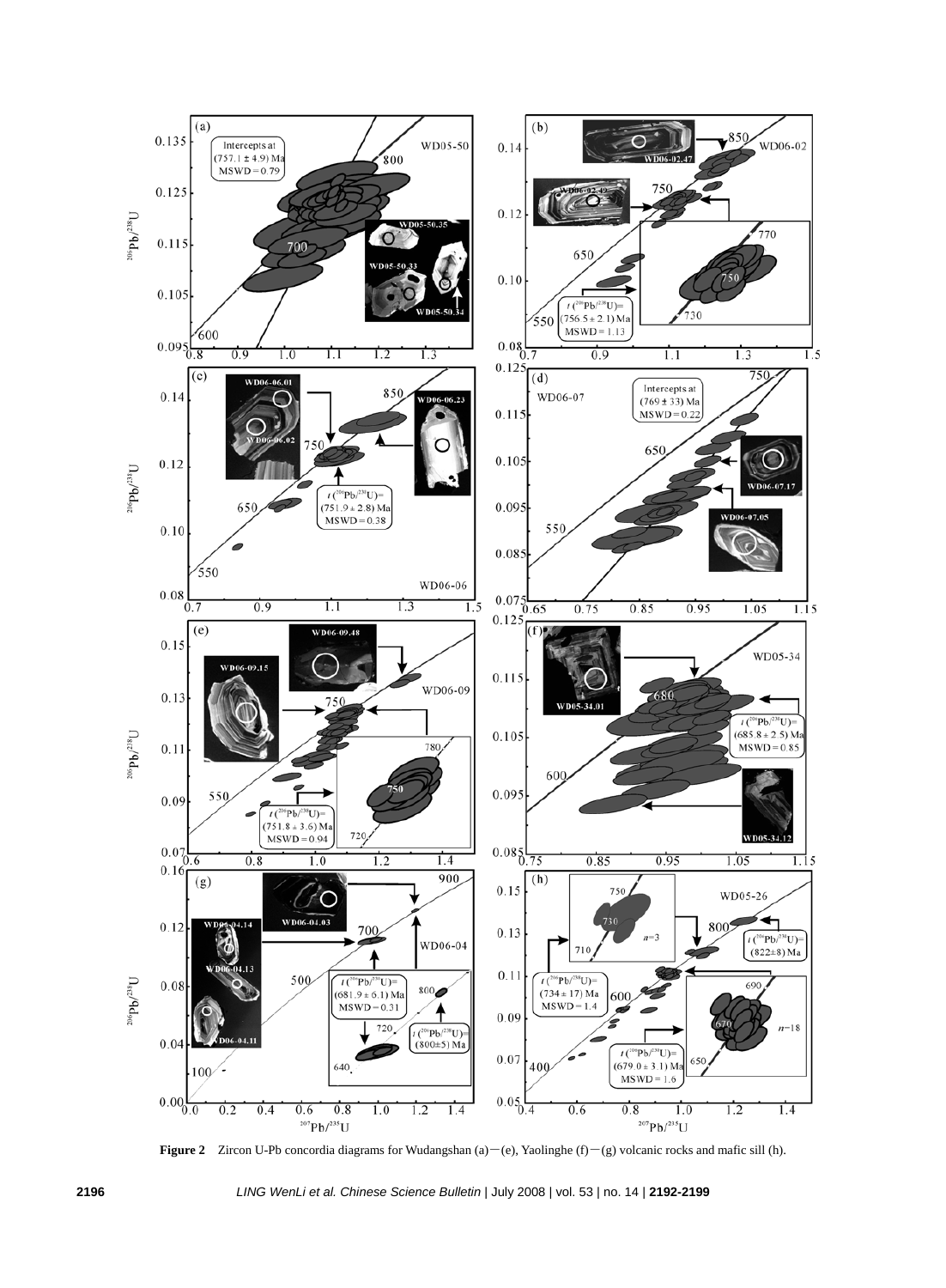the mafic sills, it is considered indicative of a late tectonothermal event. Accordingly, the age of (679±3) Ma is explained as the timing of the mafic intrusive suite. Besides, one grain with <sup>206</sup>Pb/<sup>238</sup>U age of (635 $\pm$ 4) Ma likely results from a weak tectonothermal activity.

### **4 Discussion**

A weighted average age (755±3) Ma (MSWD=0.47, 95% confidence) for the Wudangshan volcanic suite is acquired based upon the ages of volcanic protolith from the above 5 Wudangshan samples. Similarly, an average age (685±5) Ma (MSWD=0.36, 95% confidence) of samples WD06-04 and WD05-34 is obtained for the Yaolinghe volcanic sequences. This age in fact is indistinguishable from that of the mafic sill  $((679±3)$  Ma) within analysis error, which is congruous to the observation that the Yaolinghe alkali basalt exhibits similar geochemistry to the doleriteic-gabbroic sills<sup>[9–11]</sup>.

Geochronological study of igneous suites in Wudang area has been carried out since 1980s. However, the documented data by conventional U-Pb zircon dating show a wide range of 2417 to 315 Ma, and even more dispersive ages by Rb-Sr and K-Ar  $(^{40}Ar^{39}Ar$ ) methods were reported $\frac{12}{2}$ . For instance, the Yaolinghe basaltic suite was dated at  $(1005 \pm 122)$  and  $(782 \pm 164)$  Ma, respectively using Sm-Nd method by Zhang et al. $\frac{13}{13}$  and Zhou et al.<sup>[\[9\]](#page-7-0)</sup>. Zhang et al.<sup>[6]</sup> argued that most of the Wudangshan volcanic rocks were formed at ~1.9 Ga, whereas those exposed at the south region are coeval with the Yaolinghe volcanic sequence. These controversial consequences are likely due to an experience of intensive multi-deformation and metamorphism in the South Qinling, which resulted in variable degree opening of Rb-Sr, K-Ar and even Sm-Nd systems. It is also expectable that deformation and metamorphism in the Qinling orogen induced variable Pb-loss in zircons as those observed from the samples WD06-07 and WD05- 26. Evidently, additional reason for the confusedly documented data might come from improperly interpretation to the inherited zircons.

A single-grain zircon U-Pb dating by ID-TIMS for the Wudangshan upper volcanoclastic sequence was reported recently $\frac{14}{4}$ . Among 5 analyzed grains, 3 concordant zircons give a weighted average  $^{206}Pb/^{238}U$  age of

l

(744±36) Ma. Though there exists a larger error in age estimation, this age is identical to that obtained by this study within analysis error, and was explained as the timing of the upper Wudangshan succession by the authors. However, a  $^{207}Pb^{206}Pb$  apparent age of (1593 $\pm$ 49) Ma from a discordant grain was interpreted as the timing of the lower Wudangshan strata $\frac{14}{14}$ .

Based on previous dates, most workers including authors of this paper inferred that the Wudangshan and Yaolinghe volcanic sequences and the mafic sills were formed during the Jinningian of 830 to 780  $Ma^{\text{[11]}}$  or earlier. Although this work reveals that these igneous suites are rather younger, the Jinning inherited zircons recognized from these igneous samples indicate that there are unroofed Jinning basements in South Qinling or the Yangping Formation received sedimentary deposits at least partly originating from the Yangtze craton. Thus, it is rational to suppose that the Wudang area in South Qinling was a constituent part of today's northern margin of Yangtze craton during the Jinningian period.

The Huangling intrusive complex is situated at central Yangtze craton. Most suites of the complex were dated at  $820 - 790$  Ma, whereas the bimodal Xiaofeng suite gave an age of (744 $\pm$ 22) Ma<sup>[\[15\]](#page-7-0)</sup> which is identical to the SHRIMP zircon U-Pb age (748±12) Ma of the bottom tuff layer from the Liantou Formation, the lowermost stratum in the Nanhua-Sinian stratotype section $\frac{16}{6}$ . Despite the identical age between the Wudangshan succession and lower Liantuo tuff layer, the large thickness for both the volcanic and sedimentary sequences of the Wudangshan strata (tectono-stratigraphic thickenss  $>2000$  m)<sup>1)</sup> illustrates a difference in sedimentary development from the Liantou stratum  $(70-50 \text{ m})$ <sup>[17]</sup> in eastern Three Gorges. It is evident that more detailed regional rift-sedimentation events were recorded in the Wudangshan area. The coeval Yaolinghe alkali basalt and the mafic sill show similar geochemical features typical of magmas sourced by asthenospheric mantle in extensional setting  $\frac{110,111}{100}$ , and their ~680 Ma age is slightly older than that of the Nantou Formation (663― 635 Ma) $\frac{[18-20]}{]}$  in the Three Gorges stratigraphic section. The differences between the Yaolinghe and Nantuo successions are exhibited by the distinct sedimentary thickness (tectono-stratigraphic strata >1500 m<sup>1)</sup> and 150 $-$ 

<sup>1)</sup> Hubei Institute of Regional Geology and Mineral Resources. Regional geological survey report of Maps Baishangguan, Yuanjiashan, Diaojiadian, Yutidian, Liziping, Wudanhshan Town and Dingjiaying (scale 1:50000). 1997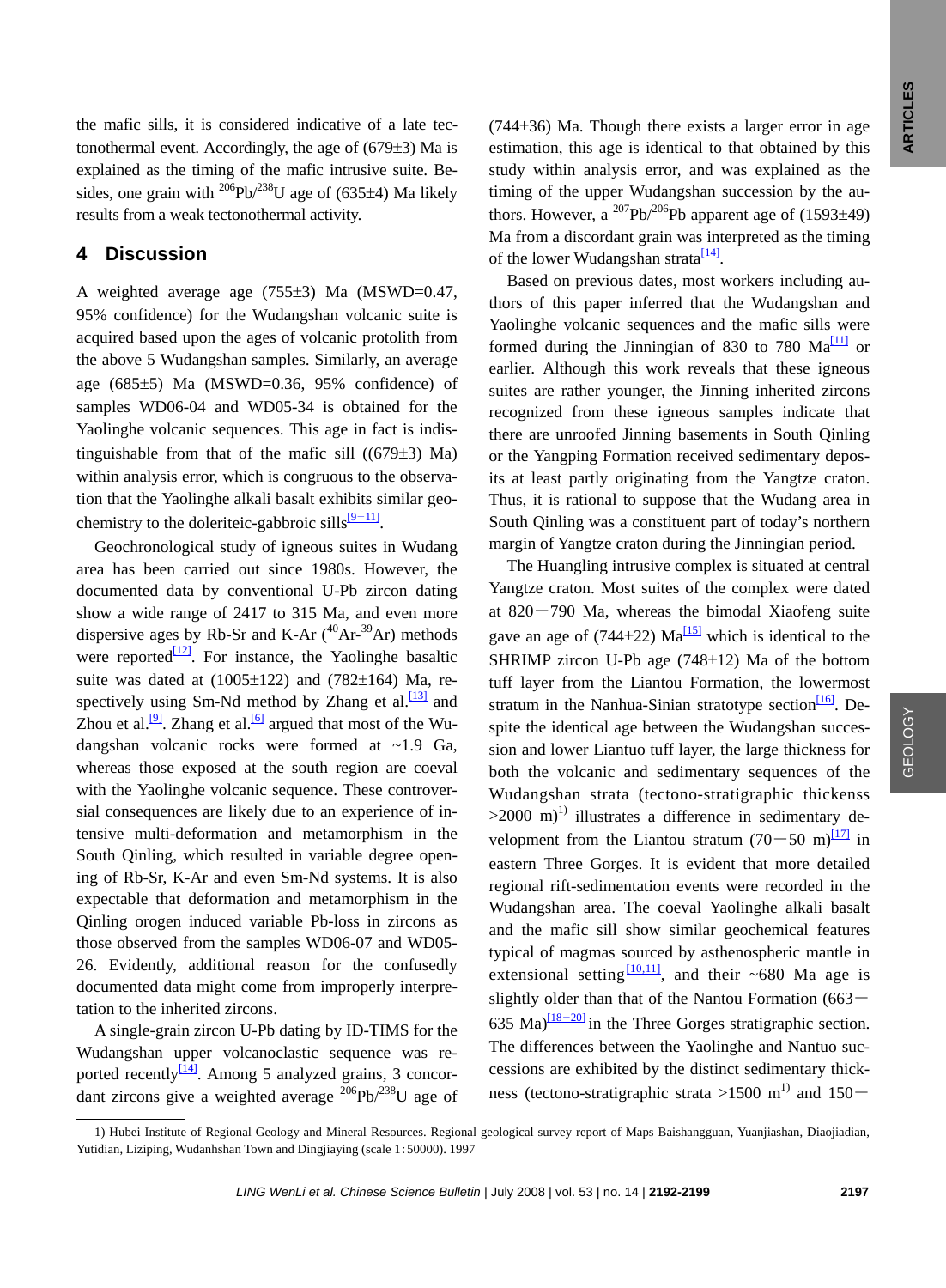90  $m<sup>[17]</sup>$ , respectively) and the Nantuo stratum is dominated by gravel-bearing tillites without volcanic layers. Therefore, the Yaolinghe sequence is not only incomparable with the Nantuo Formation, but indicates that an important tectono-magmatic event occurred, restricted to northern margin of the Yangtze craton.

The Jinning magmatic activities of  $830 - 745$  Ma in the Yangtze craton have been considered as surface expression of a Neoproterozoic mantle superplume, and the age ranges of  $830 - 795$  and  $780 - 745$  Ma corresponded with the periods of rifting and breakup of Rodinia supercontinent, respectively $\frac{[21]}{2}$  $\frac{[21]}{2}$  $\frac{[21]}{2}$ . Magmatisms of  $830 - 790$  Ma have been widely documented along the other Yangtze margins<sup>[\[21](#page-7-0)–24]</sup> and their interior region<sup>[15]</sup>, whereas ~755 Ma igneous suites including dioritic-gabbroic dykes $\frac{[21,25]}{3}$ , adakitic intrusive complex $\frac{[26]}{2}$  and gabbroic plutons $\frac{27}{27}$  have been recognized in Kangdian Rift, western margin of the Yangtze craton as well as bimodal eclogite-gneiss suite in the Dabie-Sulu orogen $\frac{[1-4]}{[1-4]}$ . From a series of zircon U-Pb dates, Zheng et al. $\frac{3}{3}$  conclude that the bimodal suite in the Dabie-Sulu belt was formed at (758±15) Ma. By a combination with zircon Hf and O isotope stusies, Zheng et al. $\frac{[28]}{[28]}$  suggest that the parental mafic melts originated from depleted mantle and experienced a rapid re-building within a setting of rifted continental margin. The Wudangshan and Yaolinghe mafic volcanic rocks are characterized by a lithlogical association of alkali and tholeiitic basalts. The alkali basalts are characterized by high Ti content and lacking HFSE depletion except for a few samples in Nb and Ta from the Wudangshan sequence. The  $TiO<sub>2</sub>$  content of Wudangshan and Yaolinghe alkali basalts and the alkali sills is  $2.3\% - 4.5\%$ ,  $2.5\% - 6.6\%$  and  $1.6\% - 4.2\%$  with corresponding  $\varepsilon_{Nd}$  (750 Ma) value of +6.6 to +8.9, +3.5 to  $+7.6$  and  $+2.2$  to  $+5.1$ , respectively (the present authors' unpublished data, the same below). Coupled with  $\varepsilon_{Nd}$  (750 Ma) values of +3.3 to +5.5 and +3.0 to +6.6 for the Wudangshan tholeiitic basalt and the tholeiitic sill, respectively, it is indicative that these igneous suites were formed in a within-plate rift setting during 755— 680 Ma and melts originating from deep depleted mantle participated in the magmatisms. Considering the general correlation between Nd and Hf isotopes<sup> $[29]$ </sup>, it shows that the tholeiitic suites in South Qinling and the protolith of the Dabie eclogite were derived from mantle rocks with analogous degree depletion. Therefore, it is likely that ~755 Ma igneous suite in Dabie orogen extended continuously westward into the South Qinling. Li et al. $\frac{30}{120}$ reported a study of the elemental and Nd-Hf isotopic geochemistry for the Mundine Well doleriteic-gabbroic dykes in northwestern Australia and revealed an OIB affinity for the dykes. Accordingly, it was advocated that both the Kangdian and Mundine Well mafic dykes resulted from the Rodinia breakup. It is not clear at present whether the ~755 Ma South Qinling-Dabie igneous belt stretched in succession reaching the western margin of the Yangtze craton. However, a comprehensive comparison in geochemistry between the ~755 Ma igneous suites along the Yangtze margins and the Mundine Well mafic dykes is critical to understand the development of the Rodinia breakup.

It is noteworthy that  $~680$  Ma magmatism in South Qinling has not been documented elsewhere in Yangtze craton. Thus, it indicates that the rift-related magmatic activities had lasted a longer period in South Qinling. Coupled with the observations of magmatic evolution from tholeiitic to alkali and thick, rapid proximate sedimentation, the  $\sim 755 - 680$  Ma magmatisms in South Qinling might play an important role resulting the complete departure of the South China block from the Rodinia.

# **5 Conclusion**

The Wudangshan volcanic suite was formed at  $(755\pm3)$ Ma, whereas the Yaolinghe volcanic sequence and the mafic sill were formed at (685±50) and (679±3) Ma, respectively which are coeval within analysis error. The obtained ages are obviously younger than most of previously documented dating data. Thus, the Wudangshan and Yaolinghe volcanic-sedimentary successions are comparable to and slightly older than the Liantuo and Nantuo Formations, respectively. Inherited zircons of  $830 - 780$  Ma, typical of the Yangtze Jinningian magmatisms, from the igneous suites reveal that there are Yangtze-type Neoproterozoic basements in South Qinling or the Yangtze craton provided the sedimentary provenance. Consequently it suggests that the South Qinling was a constituent part of the present northern margin of the Yangtze craton. A  $\sim$ 755 Ma bimodal igneous belt extended from the Dabie orogen westward into the South Qingling, while the ~680 Ma alkali-tholeiitic baslts in South Qinling might indicate a final magmatic event along the margin of the Yangtze craton before a complete breakup of the South China block from the Rodinia.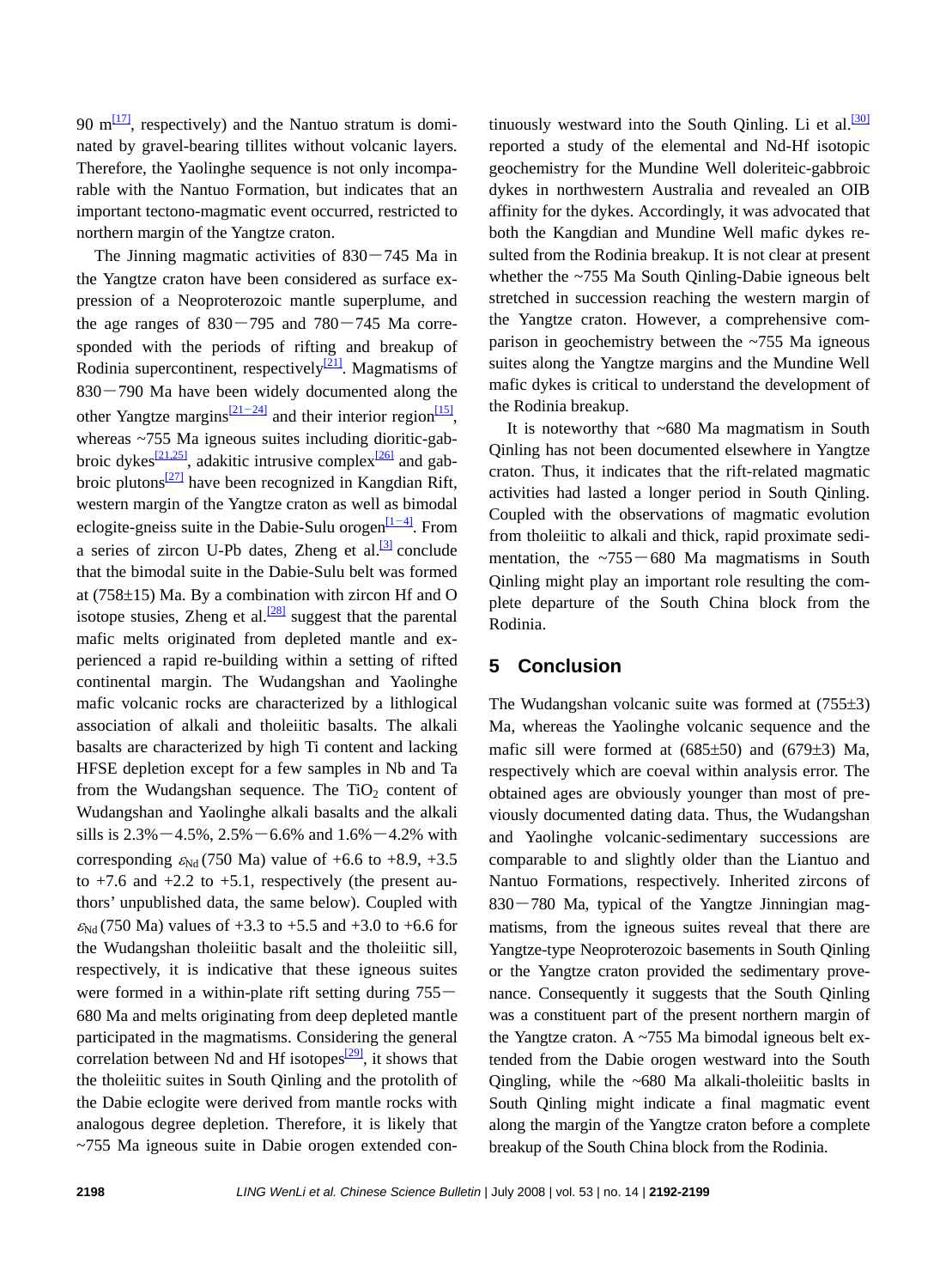GEOLOGY

GEOLOGY

<span id="page-7-0"></span>*The paper has benefited from scientific comments of two anonymous reviewers. The authors appreciate the discussions with Deng Qianzhong,* 

- 1 Cong B L. Ultrahigh-Pressure Metamorphic Rocks in the Dabieshan-Sulu Region of China. Beijing: Science Press, 1996
- 2 Zheng Y F, Fu B, Gong B, et al. Stable isotope geochemistry of ultrahigh pressure metamorphic rocks from the Dabie-Sulu orogen in China: Implications for geodynamics and fluid regime. Earth Sci Rev, 2003, 62:  $105 - 161$ [\[doi\]](http://dx.doi.org/10.1016%2FS0012-8252%2802%2900133-2)
- 3 Zheng Y F, Wu Y B, Chen F K, et al. Zircon U-Pb and oxygen isotope evidence for a large-scale <sup>18</sup>O depletion event in igneous rocks during the Neoproterozoic. Geochim Cosmochim Acta, 2004, 68: 4159―4179
- 4 Xue H M, Dong S W, Liu X C. U-Pb Zircon Dating of granitic gneisses in eastern Dabie Mountains, Central China. Sci Geol Sin (in Chinese with English abstract),  $2002$ ,  $37(2)$ :  $165 - 173$
- 5 Zhang G W, Zhang Z Q. Nature of main Tectono-Lithostratigraphic units of the Qinling Orogen: Implications for the tectonic evolution. Acta Petrol Sin (in Chinese with English abstract), 1995, 11(2):  $101 - 114$
- 6 Zhang Z Q, Zhang G W, Tang S H, et al. The age of metamorphic rocks of the Wudang Group. Chin Geol (in Chinese with English abstract), 2002, 29(2): 117―125
- 7 Yuan H L, Gao S, Liu X M, et al. Accurate U-Pb age and trace element determinations of zircon by laser ablation inductively coupled plasma mass spectrometry. Geostan Geoanal Res, 2004, 28: 353―37[0\[doi\]](http://dx.doi.org/10.1111%2Fj.1751-908X.2004.tb00755.x)
- 8 Liu X M, Gao S, Ling W L, et al. Identification of 3.5 Ga detrital zircons from Yangtze craton in south China and the implication for Archean crust evolution. Progr Nat Sci, 16(6): 663―666
- 9 Zhou D W, Zhang C L, Liu L, et al. Sm-Nd dating of basic dykes from Wudang block and a discussion of related questions. Acta Geosci Sin (in Chinese with English abstract), 1998, 19(1):  $25-30$
- 10 Zhang C L, Zhou D W, Jin H L, et al. Study on the Sr, Nd, Pb and O isotopes of basic dyke swarms in the Wudang block and basic volcanics of the Yaolinghe Group. Acta Petrol Sin (in Chinese with English abstract), 1999, 15(3): 430―437
- 11 Ling W L, Cheng J P, Wang X H, et al. Geochemical features of the Neoproterozoic igneous rocks from the Wudang region and their implications for the reconstruction of the Jinning tectonic evolution along the south Qinling orogenic belt. Acta Petrol Sin (in Chinese with English abstract), 2002, 18(1): 25―36
- 12 Chen J B, Qin Z Y, Wang S Q, et al. Geological Features of the Wudang Group. Tianjin: Tianjin Science and Technology Interpretation Press, 1991
- 13 Zhang Z Q, Zhang G W, Fu G M, et al. Geochronology of metamorphic strata in the Qinling Mountains and its tectonic implications. [Sci](http://e36.cnki.net/KNS50/Navi/Bridge.aspx?LinkType=BaseLink&DBCode=cjfd&TableName=cjfdbaseinfo&Field=BaseID&Value=JDXG&NaviLink=Science+in+China%2cSer.D)  [China Ser D-](http://e36.cnki.net/KNS50/Navi/Bridge.aspx?LinkType=BaseLink&DBCode=cjfd&TableName=cjfdbaseinfo&Field=BaseID&Value=JDXG&NaviLink=Science+in+China%2cSer.D)Earth Sci, 1996, 39(3): 283―292
- 14 Cai Z Y, Lou H, Xiong, X L, et al. A discussion on the age of the meta-sedimentary rocks in the upper part of the Wudang group: Constrained by the grain-zircon U-Pb dating. [J Stratigr](http://e36.cnki.net/KNS50/Navi/Bridge.aspx?LinkType=BaseLink&DBCode=cjfd&TableName=cjfdbaseinfo&Field=BaseID&Value=DCXZ&NaviLink=%e5%9c%b0%e5%b1%82%e5%ad%a6%e6%9d%82%e5%bf%97) (in Chinese with English abstract), 2006, 30(1): 60―63
- 15 Ling W L, Gao S, Cheng J P, et al. Neoproterozoic magmatic events within the Yangtze continental interior and along its northern margin and their tectonic implication: Constraint from the ELA-ICPMS U-Pb geochronology of zircons from the Huangling and Hannan complexes.

*Cheng Tielong and He Renliang of the Geological Survey of Hubei Province and their assistance in the field.* 

Acta Petrol Sin (in Chinese with English abstract), 2006, 22(2): 387―396

- 16 Ma G G, Li H Q, Zhang Z C. An investigation of the age limits of the Sinian System in South China. Bull Yichang Inst Geol Mineral Res (in Chinese with English abstract), 1984, 8:  $1-29$
- 17 Research Team of the Three Gorges' stratigraphy of Hubei Geological Bureau. Stratigraphy and paleontology of the Sinian to Permian in eastern Three Gorges. Beijing: Geological Publish House, 1978
- 18 Zhou C M, Tucker R S, Xiao H, et al. New constraints on the ages of Neoproterozoic glaciation in South China. Geology, 2004, 32:  $437 - 440$ [\[doi\]](http://dx.doi.org/10.1130%2FG20286.1)
- 19 Chu X, Todt W, Zhang Q, et al. U-Pb zircon age for the Nanhua-Sinian boundary. Chin Sci Bull, 2005, 50: 716―71[8\[doi\]](http://dx.doi.org/10.1360%2F982005-155)
- 20 Condon D, Zhu M, Bowring S, et al. U-Pb Ages from the Neoproterozoic Doushantuo Formation, China. Science, 2005, 308: 95―9[8\[doi\]](http://dx.doi.org/10.1126%2Fscience.1107765)
- 21 Li Z X, Li X H, Kinny, P D, et al. Geochronology of Neoproterozoic syn-rift magmatism in the Yangtze craton, South China and correlations with other continents: Evidence for a mantle superplume that broke up Rodinia. Precambr Res, 2003, 122:  $85 - 109$ [\[doi\]](http://dx.doi.org/10.1016%2FS0301-9268%2802%2900208-5)
- 22 Li Z X, Zhang L, Powell C M. South China in Rodinia: Part of the missing link between Australia―East Antarctica and Laurentia? Geology, 1995, 23: 407―410[\[doi\]](http://dx.doi.org/10.1130%2F0091-7613%281995%29023%3C0407%3ASCIRPO%3E2.3.CO%3B2)
- 23 Li X H. U-Pb zircon ages of granites from the southern margin of the Yangtze Block: Timing of Neoproterozoic Jinning: Orogeny in SE China and implications for Rodinia Assembly. Precambr Res, 1999, 97: 43―57[\[doi\]](http://dx.doi.org/10.1016%2FS0301-9268%2899%2900020-0)
- 24 Wu R X, Zheng Y F, Wu Y B, et al. Reworking of juvenile crust: Element and isotope evidence from Neoproterozoic granodiorite in South China. Precambr Res, 2006, 146: 179―21[2\[doi\]](http://dx.doi.org/10.1016%2Fj.precamres.2006.01.012)
- 25 Lin G C, Li X H, Li W X. SHRIMP U-Pb zircon age, geochemistry and Nd-Hf isotopes of the Neoproterozoic mafic dykes from western Sichuan: petrogenesis and tectonic implications. Sci China Ser D-Earth Sci, 2006, 36(7): 630―645
- 26 Zhou M F, Yan D P, Wang C, et al. Subduction-related origin of the 750 Ma Xuelongbao adakitic complex (Sichuan Province, China): Implications for the tectonic setting of the giant Neoproterozoic magmatic event in South China. Earth Planet Sci Lett, 2006, 248:  $271 - 285$ [\[doi\]](http://dx.doi.org/10.1016%2Fj.epsl.2006.05.032)
- 27 Zhao J H, Zhou M F. Geochemistry of Neoproterozoic mafic intrusions in the Panzhihua district (Sichuan Province, SW China): Implications for subduction-related metasomatism in the upper mantle. Precambr Res 2007, 152: 27―4[7\[doi\]](http://dx.doi.org/10.1016%2Fj.precamres.2006.09.002)
- 28 Zheng YF, Zhao Z F, Wu Y B, et al. Zircon U-Pb age, Hf and O isotope constraints on protolith origin of ultrahigh-pressure eclogite and gneiss in the Dabie orogen. Chem Geol, 2006, 231: 135 - 158[\[doi\]](http://dx.doi.org/10.1016%2Fj.chemgeo.2006.01.005)
- 29 White W M, Patchett P J. Hf-Nd-Sr and incompatible element abundances in island arcs: Implications for Magma origins and crust-Mantle evolution. Earth Planet Sci Lett, 1984, 67: 167-18[5\[doi\]](http://dx.doi.org/10.1016%2F0012-821X%2884%2990112-2)
- 30 Li X H, Li Z X, Wingate M T D, et al. Geochemistry of the 755 Ma Mundine Well dyke swarm, northwestern Australia: Part of a Neoproterozoic mantle superplume beneath Rodinia? Precambr Res, 2006,  $146: 1 - 15$ [\[doi\]](http://dx.doi.org/10.1016%2Fj.precamres.2005.12.007)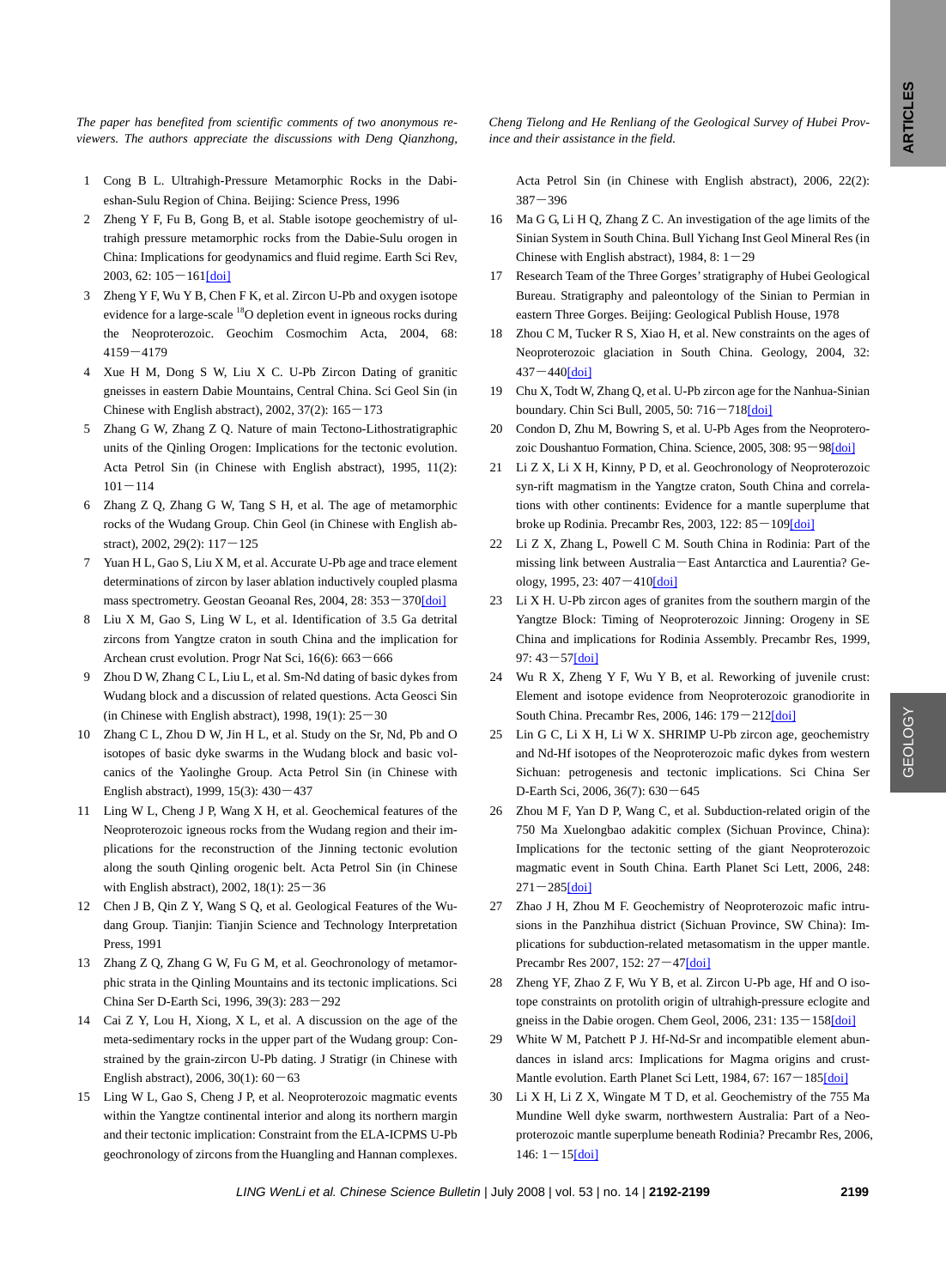**Table 1** Zircon U-Pb isotopic data of the Wudangshan, Yaolinghe volcanic rocks and mafic sill

|                |                                                   | Apparent ages (Ma)             |                                  |                                                   |      |                                                   |                                                  |                                |
|----------------|---------------------------------------------------|--------------------------------|----------------------------------|---------------------------------------------------|------|---------------------------------------------------|--------------------------------------------------|--------------------------------|
| No.            | $^{207}\text{Pb} / ^{206}\text{Pb} \pm 1\,\sigma$ | $^{207}Pb/^{235}U \pm 1\sigma$ | $^{206}Pb/^{238}U \pm 1\,\sigma$ | $^{208}\text{Pb} / ^{232}\text{Th} \pm 1\,\sigma$ | Th/U | $^{207}\text{Pb} / ^{206}\text{Pb} \pm 1\,\sigma$ | $^{206}\text{Pb} / ^{238}\text{U} \pm 1\,\sigma$ | $^{207}Pb/^{235}U \pm 1\sigma$ |
| WD05-50        |                                                   |                                |                                  |                                                   |      |                                                   |                                                  |                                |
| $\mathbf{1}$   | $0.0647 \pm 0.0007$                               | $1.101 \pm 0.009$              | $0.1235 \pm 0.0008$              | $0.0394 \pm 0.0002$                               | 1.38 | $764 \pm 24$                                      | $751 \pm 5$                                      | $754 \pm 5$                    |
| $\overline{c}$ | $0.0644 \pm 0.0026$                               | $1.102 \pm 0.043$              | $0.1241 \pm 0.0015$              | $0.0408 \pm 0.0009$                               | 0.65 | $755 \pm 83$                                      | $754 \pm 8$                                      | $754 \pm 21$                   |
| 3              | $0.0665 \pm 0.0039$                               | $0.995 \pm 0.056$              | $0.1085 \pm 0.0018$              | $0.0398 \pm 0.0010$                               | 0.82 | $822 \pm 117$                                     | $664 \pm 10$                                     | $701 \pm 29$                   |
| 4              | $0.0668 \pm 0.0040$                               | $1.088 \pm 0.063$              | $0.1181 \pm 0.0020$              | $0.0446 \pm 0.0014$                               | 0.55 | $831 \pm 120$                                     | $720 \pm 11$                                     | $747 \pm 31$                   |
| 7              | $0.0657 \pm 0.0041$                               | $1.109 \pm 0.068$              | $0.1225 \pm 0.0022$              | $0.0418 \pm 0.0012$                               | 0.82 | $796 \pm 127$                                     | $745 \pm 12$                                     | $758 \pm 33$                   |
| 8              | $0.0656 \pm 0.0040$                               | $1.122 \pm 0.067$              | $0.1241 \pm 0.0020$              | $0.0421 \pm 0.0014$                               | 0.64 | $793 \pm 124$                                     | $754 \pm 12$                                     | $764 \pm 32$                   |
| 10             | $0.0680 \pm 0.0027$                               | $1.131 \pm 0.043$              | $0.1206 \pm 0.0015$              | $0.0401 \pm 0.0008$                               | 0.95 | $868 \pm 80$                                      | $734 \pm 9$                                      | $768 \pm 21$                   |
| 11             | $0.0639 \pm 0.0010$                               | $1.102 \pm 0.015$              | $0.1251 \pm 0.0009$              | $0.0382 \pm 0.0003$                               | 0.86 | $738 \pm 32$                                      | $760 \pm 5$                                      | $754 \pm 7$                    |
| 13             | $0.0653 \pm 0.0042$                               | $1.118 \pm 0.071$              | $0.1242 \pm 0.0022$              | $0.0394 \pm 0.0012$                               | 0.95 | $783 \pm 131$                                     | $755 \pm 13$                                     | $762 \pm 34$                   |
| 15             | $0.0671 \pm 0.0032$                               | $1.128 \pm 0.051$              | $0.1219 \pm 0.0017$              | $0.0396 \pm 0.0009$                               | 1.16 | $840 \pm 95$                                      | $742 \pm 10$                                     | $767 \pm 24$                   |
| 16             | $0.0655 \pm 0.0009$                               | $1.032 \pm 0.011$              | $0.1144 \pm 0.0008$              | $0.0374 \pm 0.0002$                               | 1.78 | $789 \pm 27$                                      | $698 \pm 5$                                      | $720 \pm 5$                    |
| 17             | $0.0662 \pm 0.0028$                               | $1.134 \pm 0.047$              | $0.1242 \pm 0.0016$              | $0.0426 \pm 0.0010$                               | 0.66 | $813 \pm 86$                                      | $755 \pm 9$                                      | $770 \pm 22$                   |
| 20             | $0.0652 \pm 0.0008$                               | $1.114 \pm 0.010$              | $0.1240 \pm 0.0008$              | $0.0401 \pm 0.0003$                               | 1.40 | $780 \pm 25$                                      | $754 \pm 5$                                      | $760 \pm 5$                    |
| 21             | $0.0640 \pm 0.0007$                               | $1.104 \pm 0.009$              | $0.1252 \pm 0.0008$              | $0.0404 \pm 0.0002$                               | 1.56 | $740 \pm 23$                                      | $760 \pm 5$                                      | $755 \pm 4$                    |
| 24             | $0.0683 \pm 0.0035$                               | $1.120 \pm 0.056$              | $0.1189 \pm 0.0019$              | $0.0398 \pm 0.0009$                               | 1.18 | $878 \pm 103$                                     | $724 \pm 11$                                     | $763 \pm 27$                   |
| 26             | $0.0646 \pm 0.0033$                               | $1.121 \pm 0.055$              | $0.1258 \pm 0.0019$              | $0.0429 \pm 0.0012$                               | 0.64 | $762 \pm 103$                                     | $764 \pm 11$                                     | $764 \pm 26$                   |
| 29             | $0.0655 \pm 0.0042$                               | $1.115 \pm 0.070$              | $0.1235 \pm 0.0022$              | $0.0474 \pm 0.0016$                               | 0.62 | $789 \pm 130$                                     | $751 \pm 13$                                     | $760 \pm 34$                   |
| 30             | $0.0649 \pm 0.0009$                               | $1.107 \pm 0.013$              | $0.1237 \pm 0.0009$              | $0.0403 \pm 0.0003$                               | 1.66 | $771 \pm 30$                                      | $752 \pm 5$                                      | $757 \pm 6$                    |
| 31             | $0.0634 \pm 0.0008$                               | $1.113 \pm 0.011$              | $0.1274 \pm 0.0009$              | $0.0427 \pm 0.0003$                               | 1.21 | $720 \pm 26$                                      | $773 \pm 5$                                      | $760 \pm 5$                    |
| 32             | $0.0646 \pm 0.0049$                               | $1.110 \pm 0.083$              | $0.1248 \pm 0.0025$              | $0.0499 \pm 0.0021$                               | 0.56 | $760 \pm 153$                                     | $758 \pm 14$                                     | $758 \pm 40$                   |
| 33             | $0.0658 \pm 0.0035$                               | $1.115 \pm 0.058$              | $0.1229 \pm 0.0019$              | $0.0449 \pm 0.0012$                               | 0.74 | $800 \pm 108$                                     | $748 + 11$                                       | $761 \pm 28$                   |
| 34             | $0.0669 \pm 0.0040$                               | $1.123 \pm 0.065$              | $0.1217 \pm 0.0021$              | $0.0376 \pm 0.0010$                               | 1.34 | $836 \pm 120$                                     | $740 \pm 12$                                     | $765 \pm 31$                   |
| 36             | $0.0657 \pm 0.0032$                               | $1.126 \pm 0.054$              | $0.1243 \pm 0.0018$              | $0.0455 \pm 0.0013$                               | 0.62 | $797 \pm 100$                                     | $755 \pm 10$                                     | $766 \pm 26$                   |
| 38             | $0.0648 \pm 0.0039$                               | $1.119 \pm 0.066$              | $0.1252 \pm 0.0021$              | $0.0402 \pm 0.0014$                               | 0.60 | $769 \pm 123$                                     | $760 \pm 12$                                     | $762 \pm 32$                   |
| 39             | $0.0631 \pm 0.0012$                               | $1.076 \pm 0.019$              | $0.1238 \pm 0.0010$              | $0.0411 \pm 0.0004$                               | 1.05 | $711 \pm 41$                                      | $752 \pm 6$                                      | $742 \pm 9$                    |
| 41             | $0.0635 \pm 0.0011$                               | $1.090 \pm 0.017$              | $0.1245 \pm 0.0009$              | $0.0391 \pm 0.0003$                               | 1.58 | $724 \pm 36$                                      | $756 \pm 5$                                      | $748 \pm 8$                    |
| 42             | $0.0639 \pm 0.0035$                               | $1.103 \pm 0.059$              | $0.1253 \pm 0.0020$              | $0.0426 \pm 0.0011$                               | 0.83 | $738 \pm 113$                                     | $761 \pm 11$                                     | $755 \pm 29$                   |
| 43             | $0.0663 \pm 0.0007$                               | $1.120 \pm 0.009$              | $0.1225 \pm 0.0008$              | $0.0403 \pm 0.0002$                               | 1.48 | $817 \pm 23$                                      | $745 \pm 5$                                      | $763 \pm 4$                    |
| 44             | $0.0664 \pm 0.0034$                               | $1.119 \pm 0.056$              | $0.1222 \pm 0.0018$              | $0.0428 \pm 0.0011$                               | 0.76 | $819 \pm 104$                                     | $743 \pm 11$                                     | $762 \pm 27$                   |
| 45             | $0.0645 \pm 0.0008$                               | $1.106 \pm 0.012$              | $0.1244 \pm 0.0009$              | $0.0413 \pm 0.0003$                               | 1.33 | $758 \pm 27$                                      | $756 \pm 5$                                      | $756 \pm 6$                    |
| 47             | $0.0643 \pm 0.0008$                               | $1.104 \pm 0.010$              | $0.1244 \pm 0.0008$              | $0.0417 \pm 0.0003$                               | 1.29 | $752 \pm 25$                                      | $756 \pm 5$                                      | $755 \pm 5$                    |
| 48             | $0.0628 \pm 0.0033$                               | $1.111 \pm 0.057$              | $0.1283 \pm 0.0019$              | $0.0454 \pm 0.0012$                               | 0.69 | $701 \pm 108$                                     | $778 \pm 11$                                     | $759 \pm 27$                   |
| 49             | $0.0631 \pm 0.0031$                               | $1.086 \pm 0.051$              | $0.1248 \pm 0.0018$              | $0.0431 \pm 0.0012$                               | 0.61 | $712 \pm 100$                                     | $758 \pm 10$                                     | $747 + 25$                     |
| 51             | $0.0658 \pm 0.0036$                               | $1.049 \pm 0.056$              | $0.1157 \pm 0.0017$              | $0.0393 \pm 0.0011$                               | 0.82 | $799 \pm 111$                                     | $706 \pm 10$                                     | $728 \pm 28$                   |
| 52             | $0.0669 \pm 0.0023$                               | $1.036 \pm 0.034$              | $0.1123 \pm 0.0013$              | $0.0402 \pm 0.0007$                               | 0.83 | $836 \pm 71$                                      | $686 \pm 7$                                      | $722 \pm 17$                   |
| 53             | $0.0656 \pm 0.0056$                               | $1.069 \pm 0.089$              | $0.1182 \pm 0.0029$              | $0.0493 \pm 0.0021$                               | 0.65 | $793 \pm 170$                                     | $720 \pm 16$                                     | $738 \pm 44$                   |
| 54             | $0.0684 {\pm} 0.0030$                             | $1.190 \pm 0.050$              | $0.1263 \pm 0.0017$              | $0.0408 \pm 0.0008$                               | 1.08 | $879 \pm 88$                                      | $767 \pm 10$                                     | $796 \pm 23$                   |
| 55             | $0.0667 \pm 0.0011$                               | $1.047 \pm 0.014$              | $0.1138 \pm 0.0008$              | $0.0374 \pm 0.0003$                               | 1.39 | $829 \pm 33$                                      | $695 \pm 5$                                      | $727 + 7$                      |
| 56             | $0.0655 \pm 0.0021$                               | $1.112 \pm 0.035$              | $0.1231 \pm 0.0013$              | $0.0401 \pm 0.0006$                               | 1.15 | $791 \pm 67$                                      | $748 \pm 8$                                      | $759 \pm 17$                   |
| 58             | $0.0661 \pm 0.0020$                               | $1.108 \pm 0.031$              | $0.1215 \pm 0.0012$              | $0.0397 \pm 0.0005$                               | 1.14 | $810 \pm 61$                                      | $739 + 7$                                        | $757 \pm 15$                   |
| 59             | $0.0651 \pm 0.0037$                               | $1.116 \pm 0.062$              | $0.1244 \pm 0.0021$              | $0.0427 \pm 0.0014$                               | 0.63 | $776 \pm 116$                                     | $756 \pm 12$                                     | $761 \pm 30$                   |
| 60             | $0.0665 \pm 0.0039$                               | $1.039 \pm 0.059$              | $0.1133 \pm 0.0019$              | $0.0392 \pm 0.0012$                               | 0.77 | $823 \pm 118$                                     | $692 \pm 11$                                     | $724 \pm 29$                   |
| WD06-02        |                                                   |                                |                                  |                                                   |      |                                                   |                                                  |                                |
| $\mathbf{1}$   | $0.0673 \pm 0.0009$                               | $1.280 \pm 0.014$              | $0.1380 \pm 0.0010$              | $0.0441 \pm 0.0004$                               | 0.65 | $845 \pm 28$                                      | $833 \pm 5$                                      | $837 \pm 6$                    |
| 3              | $0.0660 \pm 0.0012$                               | $1.137 \pm 0.017$              | $0.1248 \pm 0.0009$              | $0.0366 \pm 0.0003$                               | 0.85 | $807 \pm 36$                                      | $758 \pm 5$                                      | $771 \pm 8$                    |
| 4              | $0.0673 \pm 0.0013$                               | $1.111 \pm 0.019$              | $0.1198 \pm 0.0009$              | $0.0369 \pm 0.0005$                               | 0.54 | $846 \pm 38$                                      | $729 \pm 5$                                      | $759 \pm 9$                    |
| 5              | $0.0642 \pm 0.0009$                               | $1.095 \pm 0.013$              | $0.1237 \pm 0.0009$              | $0.0387 \pm 0.0003$                               | 0.76 | $748 \pm 30$                                      | $752 \pm 5$                                      | $751 \pm 6$                    |
|                |                                                   |                                |                                  |                                                   |      |                                                   |                                                  |                                |

(*To be continued on the next page*)

GEOLOGY

**GEOLOGY**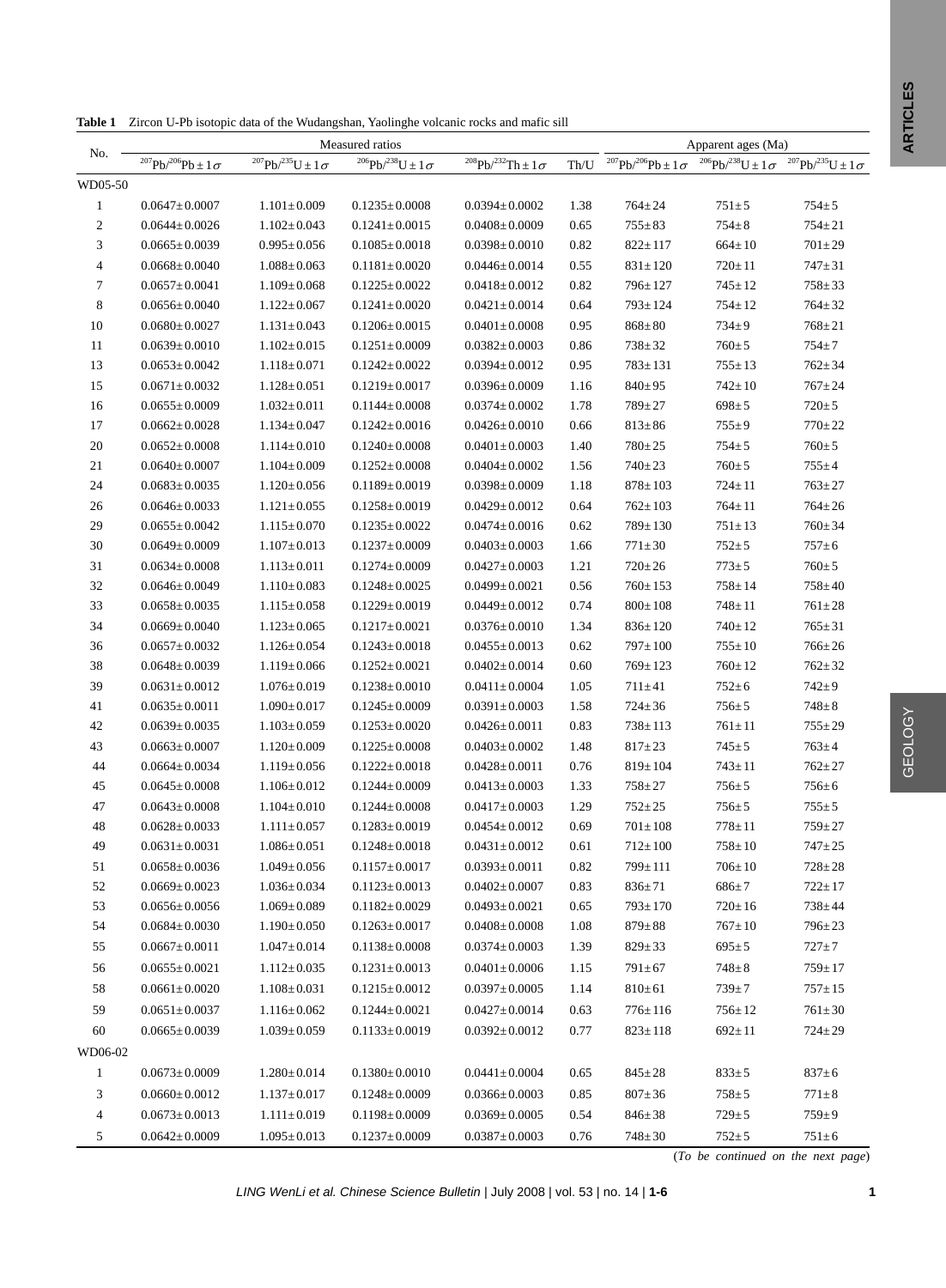|                          |                                            |                                        |                                            |                                                   |              |                                 |                                 | (Continued)                                      |
|--------------------------|--------------------------------------------|----------------------------------------|--------------------------------------------|---------------------------------------------------|--------------|---------------------------------|---------------------------------|--------------------------------------------------|
| No.                      |                                            |                                        | Measured ratios                            |                                                   |              |                                 | Apparent ages (Ma)              |                                                  |
|                          | $^{207}Pb/^{206}Pb \pm 1\sigma$            | $^{207}Pb/^{235}U\pm1\sigma$           | $^{206}Pb/^{238}U\pm1\sigma$               | $^{208}\text{Pb} / ^{232}\text{Th} \pm 1\,\sigma$ | $\rm Th/U$   | $^{207}Pb/^{206}Pb \pm 1\sigma$ | $^{206}Pb/^{238}U\pm 1\,\sigma$ | $^{207}{\rm Pb} / ^{235}{\rm U} {\pm 1\,\sigma}$ |
| 6                        | $0.0654 \pm 0.0010$                        | $1.105 \pm 0.014$                      | $0.1225 \pm 0.0009$                        | $0.0379 \pm 0.0003$                               | 1.01         | $788 \pm 31$                    | $745 \pm 5$                     | $756 \pm 7$                                      |
| 7                        | $0.0669 \pm 0.0026$                        | $1.253 \pm 0.046$                      | $0.1358 \pm 0.0017$                        | $0.0408 \pm 0.0010$                               | 0.74         | $835 \pm 78$                    | $821 \pm 10$                    | $825 \pm 21$                                     |
| $\,$ 8 $\,$              | $0.0651 \pm 0.0022$                        | $1.110 \pm 0.036$                      | $0.1237 \pm 0.0014$                        | $0.0413 \pm 0.0008$                               | 0.81         | $777 \pm 70$                    | $752 \pm 8$                     | $758 \pm 17$                                     |
| 10                       | $0.0665 \pm 0.0010$                        | $1.147 \pm 0.015$                      | $0.1251 \pm 0.0009$                        | $0.0388 \pm 0.0003$                               | 0.87         | $823 \pm 32$                    | $760 \pm 5$                     | $776 \pm 7$                                      |
| 11                       | $0.0644 \pm 0.0010$                        | $1.114 \pm 0.015$                      | $0.1255 \pm 0.0009$                        | $0.0392 \pm 0.0003$                               | 0.68         | $756 \pm 32$                    | $762 \pm 5$                     | $760 \pm 7$                                      |
| 12                       | $0.0657 \pm 0.0010$                        | $1.143 \pm 0.014$                      | $0.1261 \pm 0.0009$                        | $0.0391 \pm 0.0003$                               | 0.83         | $798 \pm 31$                    | $766 \pm 5$                     | $774 + 7$                                        |
| 13                       | $0.0671 \pm 0.0026$                        | $1.269 \pm 0.047$                      | $0.1372 \pm 0.0017$                        | $0.0482 \pm 0.0011$                               | 0.74         | $841 \pm 78$                    | $829 \pm 10$                    | $832 \pm 21$                                     |
| 16                       | $0.0675 \pm 0.0012$                        | $1.239\!\pm\!0.020$                    | $0.1331 \pm 0.0010$                        | $0.0418 \pm 0.0005$                               | 0.66         | $854 \pm 37$                    | $805 \pm 6$                     | $818 \pm 9$                                      |
| 17                       | $0.0646 \pm 0.0010$                        | $1.104 \pm 0.015$                      | $0.1240 \pm 0.0009$                        | $0.0389 \pm 0.0004$                               | 0.65         | $761 \pm 34$                    | $754 \pm 5$                     | $755 \pm 7$                                      |
| 18                       | $0.0671 \pm 0.0012$                        | $1.117 \pm 0.018$                      | $0.1207 \pm 0.0009$                        | $0.0385 \pm 0.0004$                               | 0.71         | $842 \pm 37$                    | $735 \pm 5$                     | $762 + 9$                                        |
| 20                       | $0.0690 \pm 0.0011$                        | $1.224 \pm 0.017$                      | $0.1286 \pm 0.0009$                        | $0.0391 \pm 0.0003$                               | 0.88         | $900 \pm 33$                    | $780 \pm 5$                     | $812 \pm 8$                                      |
| 21                       | $0.0652 \pm 0.0012$                        | $1.119 \pm 0.018$                      | $0.1245 \pm 0.0009$                        | $0.0383 \pm 0.0004$                               | 0.82         | $779 \pm 37$                    | $757 + 5$                       | $762 \pm 8$                                      |
| 22                       | $0.0643 \pm 0.0011$                        | $1.104 \pm 0.017$                      | 0.12450.0009                               | $0.0391 \pm 0.0004$                               | 0.82         | $751 \pm 37$                    | $757 + 5$                       | $755 \pm 8$                                      |
| 23                       | $0.0663 \pm 0.0009$                        | $1.132 \pm 0.011$                      | $0.1239 \pm 0.0008$                        | $0.0384 \pm 0.0003$                               | 0.82         | $814 \pm 27$                    | $753 \pm 5$                     | $769 \pm 5$                                      |
| 24                       | $0.0679 \pm 0.0016$                        | $0.997 \pm 0.021$                      | $0.1065 \pm 0.0009$                        | $0.0367 \pm 0.0005$                               | 0.84         | $866 \pm 47$                    | $653 \pm 5$                     | $703 \pm 11$                                     |
| 25                       | $0.0663 \pm 0.0010$                        | $1.071 \pm 0.014$                      | $0.1172 \pm 0.0008$                        | $0.0364 \pm 0.0003$                               | 1.03         | $816 \pm 32$                    | $714 \pm 5$                     | $739 + 7$                                        |
| $28\,$                   | $0.0656 \pm 0.0009$                        | $1.119 \pm 0.012$                      | $0.1237 \pm 0.0008$                        | $0.0354 \pm 0.0003$                               | 0.71         | $794 \pm 27$                    | $752 \pm 5$                     | $762 \pm 6$                                      |
| 29                       | $0.0689 \pm 0.0025$                        | $0.945 \pm 0.032$                      | $0.0996 \pm 0.0012$                        | $0.0349 \pm 0.0008$                               | 0.44         | $894 \pm 73$                    | $612 + 7$                       | $676 \pm 17$                                     |
| 30                       | $0.0651 \pm 0.0015$                        | $1.130 \pm 0.023$                      | $0.1259 \pm 0.0011$                        | $0.0403 \pm 0.0007$                               | 0.40         | $779 \pm 46$                    | $764 \pm 6$                     | $768 \pm 11$                                     |
| 33                       | $0.0652 \pm 0.0010$                        | $1.124 \pm 0.014$                      | $0.1252 \pm 0.0009$                        | $0.0401 \pm 0.0004$                               | 0.56         | $779 \pm 31$                    | $760 \pm 5$                     | $765 \pm 7$                                      |
| 34                       | $0.0647 \pm 0.0010$                        | $1.120 \pm 0.014$                      | $0.1255 \pm 0.0009$                        | $0.0400 \pm 0.0003$                               | 0.77         | $766 \pm 32$                    | $762 \pm 5$                     | $763 \pm 7$                                      |
| 35                       | $0.0667 \pm 0.0010$                        | $1.129 \pm 0.013$                      | $0.1227 \pm 0.0009$                        | $0.0396 \pm 0.0003$                               | 0.65         | $829 \pm 30$                    | $746 \pm 5$                     | $767 + 6$                                        |
| 36                       | $0.0663 \pm 0.0010$                        | $1.152 \pm 0.015$                      | $0.1261 \pm 0.0009$                        | $0.0402 \pm 0.0004$                               | 0.62         | $815 \pm 32$                    | $766 \pm 5$                     | $778 + 7$                                        |
| 38                       | $0.0682 \pm 0.0014$                        | $0.976 \pm 0.018$                      | $0.1037 \pm 0.0008$                        | $0.0325 \pm 0.0004$                               | 1.18         | $876 \pm 42$                    | $636 \pm 5$                     | $692 \pm 9$                                      |
| 39                       | $0.0673 \pm 0.0012$                        | $1.245 \pm 0.019$                      | $0.1341 \pm 0.0010$                        | $0.0432 \pm 0.0004$                               | 0.63         | $848 \pm 36$                    | $811 \pm 6$                     | $821 \pm 9$                                      |
| 42                       | $0.0665 \pm 0.0011$                        | $1.141 \pm 0.015$                      | $0.1245 \pm 0.0009$                        | $0.0400 \pm 0.0004$                               | 0.44         | $821 \pm 33$                    | $756 \pm 5$                     | $773 \pm 7$                                      |
| 43                       | $0.0687 \pm 0.0009$                        | $1.215 \pm 0.014$                      | $0.1283 \pm 0.0009$                        | $0.0390 \pm 0.0003$                               | 0.58         | $889 \pm 28$                    | $778 + 5$                       | $808 \pm 6$                                      |
| 44                       | $0.0676 \pm 0.0012$                        | $1.164 \pm 0.019$                      | $0.1249 \pm 0.0010$                        | $0.0418 \pm 0.0004$                               | 0.80         | $857 + 37$                      | $758 \pm 5$                     | $784 + 9$                                        |
| 45                       | $0.0647 \pm 0.0010$                        | $1.109 \pm 0.015$                      | $0.1243 \pm 0.0009$                        | $0.0392 \pm 0.0004$                               | 0.55         | $765 \pm 34$                    | $755 \pm 5$                     | $758 + 7$                                        |
| 46                       | $0.0653 \pm 0.0009$                        | $1.119 \pm 0.013$                      | $0.1242 \pm 0.0009$                        | $0.0411 \pm 0.0003$                               | 0.70         | $785 \pm 30$                    | $755 \pm 5$                     | $763 \pm 6$                                      |
| 47                       | $0.0668 \pm 0.0012$                        | $1.251 \pm 0.020$                      | $0.1359 \pm 0.0010$                        | $0.0415 \pm 0.0004$                               | 0.96         | $830 \pm 37$                    | $821 \pm 6$                     | $824 \pm 9$                                      |
| 48                       | $0.0665 \pm 0.0011$                        | $1.100 \pm 0.016$                      | $0.1200 \pm 0.0009$                        | $0.0372 \pm 0.0003$                               | 0.82         | $822 \pm 34$                    | $730 \pm 5$                     | $753 \pm 8$                                      |
| 49                       | $0.0650 \pm 0.0009$                        | $1.118 \pm 0.014$                      | $0.1248 \pm 0.0009$                        | $0.0392 \pm 0.0003$                               | 0.85         | $775 \pm 30$                    | $758 \pm 5$                     | $762 \pm 6$                                      |
| 50                       | $0.0656 \pm 0.0013$                        | $1.127 \pm 0.020$                      | $0.1245 \pm 0.0010$                        | $0.0410 \pm 0.0005$                               | 0.74         | $795 \pm 41$                    | $757 \pm 6$                     | $766 \pm 10$                                     |
| 51                       | $0.0667 \pm 0.0018$                        | $1.218 \pm 0.031$                      | $0.1325 \pm 0.0013$                        | $0.0427 \pm 0.0009$                               | 0.56         | $829 \pm 56$                    | $802 + 7$                       | $809 \pm 14$                                     |
| WD06-06                  |                                            |                                        |                                            |                                                   |              |                                 |                                 |                                                  |
| $\mathbf{1}$             | $0.0651 \pm 0.0010$                        | $1.109 \pm 0.015$                      | $0.1236 \pm 0.0009$                        | $0.0365 \pm 0.0003$                               | 0.72         | $777 \pm 33$                    | $752 \pm 5$                     | $758 + 7$                                        |
| $\overline{\mathbf{c}}$  | $0.0641 \pm 0.0009$                        | $1.097 \pm 0.013$                      | $0.1242 \pm 0.0009$                        | $0.0414 \pm 0.0004$                               | 0.61         | $744 \pm 30$                    | $755 \pm 5$                     | $752 + 7$                                        |
| 3                        | $0.0647 \pm 0.0014$                        | $1.107 \pm 0.022$                      | $0.1242 \pm 0.0010$                        | $0.0422 \pm 0.0005$                               | 0.62         | $763 \pm 45$                    | $755 \pm 6$                     | $757 \pm 11$                                     |
| $\overline{\mathcal{A}}$ | $0.0663 \pm 0.0035$                        | $1.215 \pm 0.062$                      | $0.1330 \pm 0.0020$                        | $0.0457 \pm 0.0010$                               | 1.13         | $814 \pm 107$                   | $805 \pm 12$                    | $808 \pm 29$                                     |
| 5                        | $0.0655 \pm 0.0019$                        | $1.114 \pm 0.030$                      | $0.1234 \pm 0.0012$                        | $0.0396 \pm 0.0006$                               | 0.82         | $789 \pm 59$                    | $750 + 7$                       | $760 \pm 15$                                     |
| 6<br>7                   | $0.0644 \pm 0.0014$<br>$0.0641 \pm 0.0013$ | $1.101 \pm 0.023$<br>$1.100 \pm 0.019$ | $0.1242 \pm 0.0010$<br>$0.1246 \pm 0.0010$ | $0.0410 \pm 0.0004$<br>$0.0431 \pm 0.0006$        | 1.51<br>0.45 | $753 \pm 46$<br>$743 \pm 41$    | $754 \pm 6$<br>$757 \pm 6$      | $754 \pm 11$<br>$754 \pm 9$                      |
| 8                        | $0.0647 \pm 0.0014$                        | $1.105 \pm 0.022$                      | $0.1239 \pm 0.0010$                        | $0.0433 \pm 0.0006$                               | 0.50         | $764 \pm 44$                    | $753 \pm 6$                     | $756 \pm 10$                                     |
| 9                        | $0.0654 \pm 0.0014$                        | $1.110 \pm 0.021$                      | $0.1231 \pm 0.0010$                        | $0.0446 \pm 0.0006$                               | 0.44         | 787±44                          | $749 \pm 6$                     | $758 \pm 10$                                     |
| 10                       | $0.0634 \pm 0.0009$                        | $0.836 \pm 0.010$                      | $0.0956 \pm 0.0007$                        | $0.0303 \pm 0.0002$                               | 0.70         | $722 \pm 29$                    | $589 \pm 4$                     | $617 \pm 5$                                      |

(*To be continued on the next page*)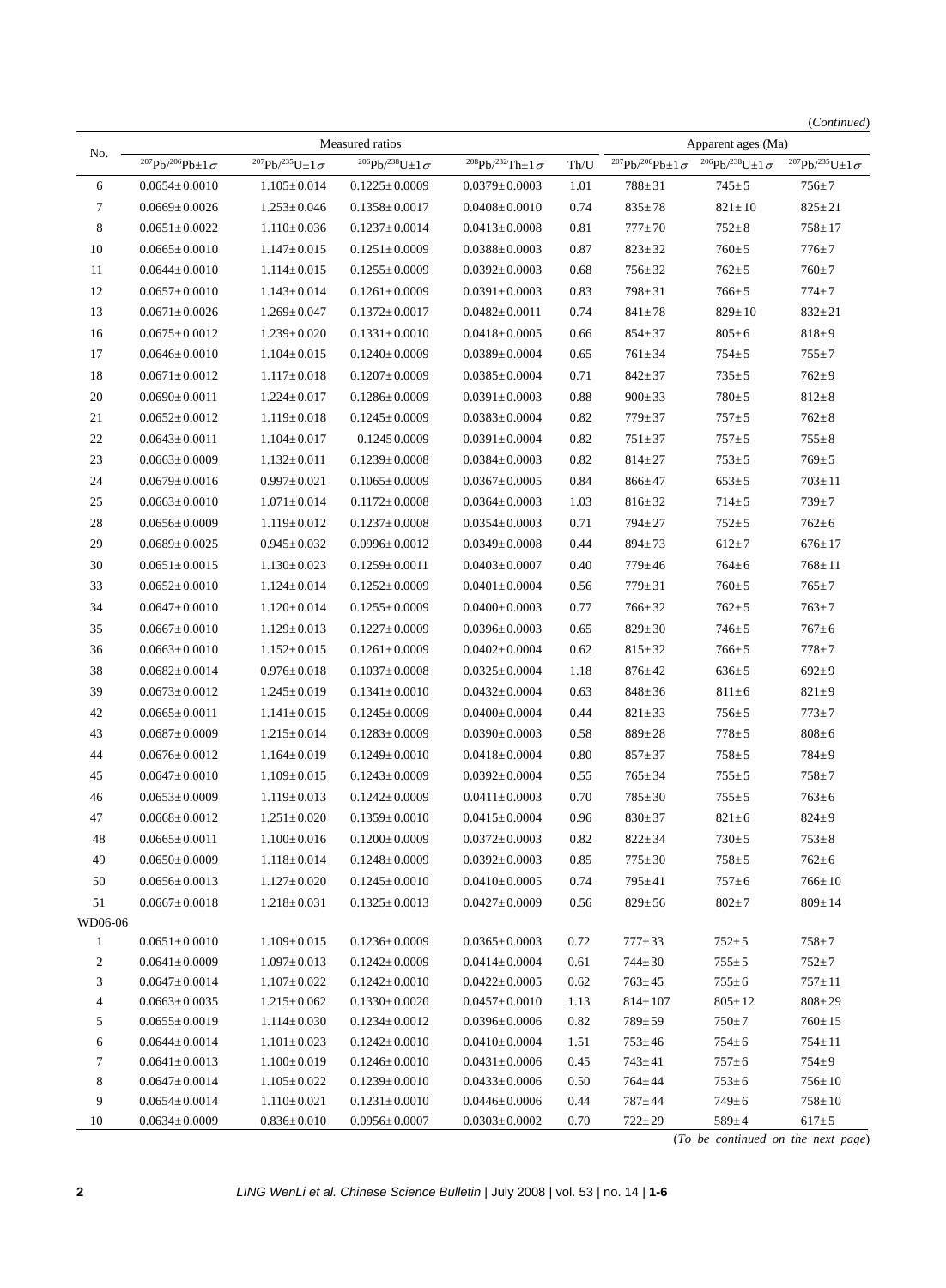| No.     |                                                     |                                        | Measured ratios        | Apparent ages (Ma)        |      |                                                  |                                              |                                                  |
|---------|-----------------------------------------------------|----------------------------------------|------------------------|---------------------------|------|--------------------------------------------------|----------------------------------------------|--------------------------------------------------|
|         | $^{207}\mathrm{Pb} / ^{206}\mathrm{Pb} \pm 1\sigma$ | $\sqrt[207]{Pb}$ /235 $U \pm 1 \sigma$ | $206Pb/238U\pm1\sigma$ | $208Pb/232Th \pm 1\sigma$ | Th/U | $\frac{1}{207}$ Pb/ <sup>206</sup> Pb±1 $\sigma$ | $^{206}\text{Pb}/^{238}\text{U}\pm1\,\sigma$ | $^{207}{\rm Pb} / ^{235}{\rm U} {\pm 1\,\sigma}$ |
| 11      | $0.0645 \pm 0.0009$                                 | $0.955 \pm 0.010$                      | $0.1074 \pm 0.0007$    | $0.0346 \pm 0.0002$       | 1.49 | $758 \pm 28$                                     | $658 \pm 4$                                  | $681 \pm 5$                                      |
| 12      | $0.0645 \pm 0.0018$                                 | $1.095 \pm 0.029$                      | $0.1231 \pm 0.0012$    | $0.0415 \pm 0.0006$       | 0.81 | $758 \pm 59$                                     | $749 \pm 7$                                  | $751 \pm 14$                                     |
| 13      | $0.0637 \pm 0.0009$                                 | $1.094 \pm 0.013$                      | $0.1245 \pm 0.0009$    | $0.0416 \pm 0.0003$       | 0.69 | $733 \pm 30$                                     | $757 + 5$                                    | $751 \pm 6$                                      |
| 14      | $0.0649 \pm 0.0010$                                 | $1.025 \pm 0.014$                      | $0.1146 \pm 0.0008$    | $0.0386 \pm 0.0003$       | 0.76 | $772 \pm 32$                                     | $699 \pm 5$                                  | $717 + 7$                                        |
| 15      | $0.0647 \pm 0.0015$                                 | $1.105 \pm 0.023$                      | $0.1239 \pm 0.0011$    | $0.0413 \pm 0.0006$       | 0.52 | $763 \pm 48$                                     | $753 \pm 6$                                  | $756 \pm 11$                                     |
| 16      | $0.0658 \pm 0.0020$                                 | $1.121 \pm 0.033$                      | $0.1235 \pm 0.0013$    | $0.0435 \pm 0.0008$       | 0.62 | $801 \pm 63$                                     | $751 \pm 7$                                  | $763 \pm 16$                                     |
| 17      | $0.0670 \pm 0.0025$                                 | $1.131 \pm 0.040$                      | $0.1224 \pm 0.0014$    | $0.0471 \pm 0.0011$       | 0.48 | $839 \pm 75$                                     | $744 \pm 8$                                  | $768 \pm 19$                                     |
| 19      | $0.0661 \pm 0.0012$                                 | $1.119 \pm 0.019$                      | $0.1228 \pm 0.0010$    | $0.0419 \pm 0.0004$       | 0.71 | $810 \pm 39$                                     | $747 + 5$                                    | $762 \pm 9$                                      |
| 20      | $0.0647 \pm 0.0021$                                 | $0.970 \pm 0.030$                      | $0.1087 \pm 0.0011$    | $0.0371 \pm 0.0006$       | 0.84 | $765 \pm 68$                                     | $665 \pm 7$                                  | $688 \pm 16$                                     |
| 21      | $0.0638 \pm 0.0015$                                 | $0.956 \pm 0.021$                      | $0.1086 \pm 0.0009$    | $0.0366 \pm 0.0004$       | 0.85 | $737 \pm 50$                                     | $665 \pm 5$                                  | $681 \pm 11$                                     |
| 23      | $0.0664 \pm 0.0023$                                 | $1.231 \pm 0.040$                      | $0.1344 \pm 0.0015$    | $0.0496 \pm 0.0008$       | 0.99 | $819 \pm 70$                                     | $813 \pm 8$                                  | $815 \pm 18$                                     |
| 24      | $0.0657 \pm 0.0023$                                 | $1.106 \pm 0.037$                      | $0.1222 \pm 0.0014$    | $0.0431 \pm 0.0008$       | 0.72 | $796 \pm 72$                                     | $743 \pm 8$                                  | $756 \pm 18$                                     |
| $25\,$  | $0.0653 \pm 0.0024$                                 | $1.118 \pm 0.040$                      | $0.1241 \pm 0.0014$    | $0.0396 \pm 0.0009$       | 0.62 | $785 \pm 76$                                     | $754 \pm 8$                                  | $762 \pm 19$                                     |
| 26      | $0.0647 \pm 0.0012$                                 | $1.103 \pm 0.017$                      | $0.1237 \pm 0.0009$    | $0.0388 \pm 0.0005$       | 0.48 | $764 \pm 37$                                     | $752 \pm 5$                                  | $755 \pm 8$                                      |
| 27      | $0.0641 \pm 0.0012$                                 | $1.093 \pm 0.019$                      | $0.1237 \pm 0.0010$    | $0.0421 \pm 0.0005$       | 0.64 | $745 \pm 40$                                     | $752 \pm 6$                                  | $750+9$                                          |
| WD06-07 |                                                     |                                        |                        |                           |      |                                                  |                                              |                                                  |
| 5       | $0.0678 \pm 0.0039$                                 | $0.880 \pm 0.049$                      | $0.0941 \pm 0.0016$    | $0.0298 \pm 0.0007$       | 1.10 | $863 \pm 116$                                    | $580+9$                                      | $641 \pm 27$                                     |
| 7       | $0.0665 \pm 0.0015$                                 | $1.009 \pm 0.021$                      | $0.1102 \pm 0.0009$    | $0.0320 \pm 0.0004$       | 0.57 | $821 \pm 46$                                     | $674 \pm 5$                                  | $709 \pm 10$                                     |
| 8       | $0.0672 \pm 0.0021$                                 | $0.944 \pm 0.027$                      | $0.1019 \pm 0.0010$    | $0.0314 \pm 0.0006$       | 0.53 | $845 \pm 62$                                     | $625 \pm 6$                                  | $675 \pm 14$                                     |
| 9       | $0.0687 \pm 0.0042$                                 | $0.837 \pm 0.049$                      | $0.0883 \pm 0.0015$    | $0.0351 \pm 0.0012$       | 0.59 | $891 \pm 120$                                    | $546 \pm 9$                                  | $618 \pm 27$                                     |
| 11      | $0.0687 \pm 0.0019$                                 | $0.883 \pm 0.022$                      | $0.0932 \pm 0.0009$    | $0.0284 \pm 0.0004$       | 0.95 | $891 \pm 55$                                     | $575 \pm 5$                                  | $643 \pm 12$                                     |
| 13      | $0.0661 \pm 0.0016$                                 | $0.982 \pm 0.021$                      | $0.1077 \pm 0.0009$    | $0.0335 \pm 0.0004$       | 0.83 | $810 \pm 48$                                     | $660 \pm 5$                                  | $695 \pm 11$                                     |
| 14      | $0.0689 \pm 0.0017$                                 | $0.895 \pm 0.021$                      | $0.0942 \pm 0.0008$    | $0.0276 \pm 0.0004$       | 0.61 | $895 \pm 50$                                     | $580 \pm 5$                                  | $649 \pm 11$                                     |
| 15      | $0.0694 \pm 0.0044$                                 | $0.847 \pm 0.052$                      | $0.0885 \pm 0.0016$    | $0.0279 \pm 0.0007$       | 1.23 | $911 \pm 125$                                    | $547 \pm 10$                                 | $623 \pm 29$                                     |
| 16      | $0.0692 \pm 0.0024$                                 | $0.931 \pm 0.030$                      | $0.0976 \pm 0.0011$    | $0.0313 \pm 0.0007$       | 0.53 | $904 \pm 68$                                     | $600\pm 6$                                   | $668 \pm 16$                                     |
| 17      | $0.0672 \pm 0.0012$                                 | $0.972 \pm 0.016$                      | $0.1049 \pm 0.0008$    | $0.0311 \pm 0.0003$       | 1.04 | $844 \pm 38$                                     | $643 \pm 5$                                  | $689 \pm 8$                                      |
| 18      | $0.0673 \pm 0.0018$                                 | $0.831 \pm 0.021$                      | $0.0896 \pm 0.0008$    | $0.0335 \pm 0.0005$       | 0.50 | $848 + 55$                                       | $553 \pm 5$                                  | $614 \pm 12$                                     |
| 19      | $0.0660 \pm 0.0012$                                 | $1.038 \pm 0.017$                      | $0.1140 \pm 0.0009$    | $0.0339 \pm 0.0004$       | 0.60 | $808 \pm 37$                                     | $696 \pm 5$                                  | $723 \pm 8$                                      |
| 20      | $0.0674 \pm 0.0017$                                 | $0.902 \pm 0.021$                      | $0.0972 \pm 0.0009$    | $0.0269 \pm 0.0003$       | 1.60 | $849 \pm 52$                                     | $598 \pm 5$                                  | $653 \pm 11$                                     |
| 21      | $0.0673 \pm 0.0016$                                 | $0.930 \pm 0.020$                      | $0.1002 \pm 0.0009$    | $0.0279 \pm 0.0004$       | 0.76 | $848 \pm 49$                                     | $615 \pm 5$                                  | $668 \pm 11$                                     |
| 22      | $0.0676 \pm 0.0011$                                 | $0.949 \pm 0.013$                      | $0.1018 \pm 0.0007$    | $0.0292 \pm 0.0003$       | 0.66 | $857 \pm 33$                                     | $625 \pm 4$                                  | $678 + 7$                                        |
| 24      | $0.0672 \pm 0.0024$                                 | $0.902 \pm 0.031$                      | $0.0973 \pm 0.0011$    | $0.0308 \pm 0.0007$       | 0.52 | $845 \pm 74$                                     | $598 \pm 7$                                  | $653 \pm 17$                                     |
| 25      | $0.0694 \pm 0.0015$                                 | $0.824 \pm 0.016$                      | $0.0861 \pm 0.0007$    | $0.0210 \pm 0.0002$       | 1.64 | $911 \pm 44$                                     | $533 \pm 4$                                  | $611 \pm 9$                                      |
| 26      | $0.0689 \pm 0.0022$                                 | $0.879 \pm 0.026$                      | $0.0925 \pm 0.0010$    | $0.0274 \pm 0.0005$       | 0.74 | $895 \pm 63$                                     | $570 \pm 6$                                  | $640 \pm 14$                                     |
| 27      | $0.0687 \pm 0.0014$                                 | $0.888 \pm 0.016$                      | $0.0938 \pm 0.0007$    | $0.0288 \pm 0.0002$       | 2.74 | $889 \pm 41$                                     | $578 \pm 4$                                  | $645 \pm 9$                                      |
| 28      | $0.0702 \pm 0.0012$                                 | $0.838 \pm 0.013$                      | $0.0866 \pm 0.0006$    | $0.0245 \pm 0.0002$       | 0.95 | $934 \pm 35$                                     | $536 \pm 4$                                  | $618 + 7$                                        |
| 29      | $0.0691 \pm 0.0023$                                 | $0.934 \pm 0.029$                      | $0.0980 \pm 0.0011$    | $0.0328 \pm 0.0006$       | 0.66 | $903 \pm 66$                                     | $603 \pm 6$                                  | $670 \pm 15$                                     |
| 30      | $0.0690 \pm 0.0010$                                 | $0.895 \pm 0.010$                      | $0.0941 \pm 0.0006$    | $0.0277 \pm 0.0002$       | 0.76 | $898 \pm 29$                                     | $580 \pm 4$                                  | $649 \pm 6$                                      |
| WD06-09 |                                                     |                                        |                        |                           |      |                                                  |                                              |                                                  |
| 2       | $0.0696 \pm 0.0020$                                 | $1.025 \pm 0.027$                      | $0.1067 \pm 0.0010$    | $0.0346 \pm 0.0006$       | 0.63 | $918 + 57$                                       | $654 \pm 6$                                  | $716 \pm 14$                                     |
| 3       | $0.0670 \pm 0.0016$                                 | $1.065 \pm 0.024$                      | $0.1153 \pm 0.0010$    | $0.0370 \pm 0.0005$       | 0.78 | $837 \pm 49$                                     | $703 \pm 6$                                  | $736 \pm 12$                                     |
| 4       | $0.0644 \pm 0.0014$                                 | $1.104 \pm 0.022$                      | $0.1243 \pm 0.0010$    | $0.0382 \pm 0.0005$       | 0.62 | $756 \pm 45$                                     | $755 \pm 6$                                  | $755 \pm 10$                                     |
| 5       | $0.0675 \pm 0.0011$                                 | $1.054 \pm 0.015$                      | $0.1132 \pm 0.0008$    | $0.0353 \pm 0.0003$       | 0.86 | $854 \pm 33$                                     | $691 \pm 5$                                  | $731 \pm 7$                                      |
| 6       | $0.0667 \pm 0.0024$                                 | $1.079 \pm 0.038$                      | $0.1174 \pm 0.0014$    | $0.0352 \pm 0.0008$       | 1.03 | $829 \pm 74$                                     | $715 \pm 8$                                  | $743 \pm 18$                                     |
| 8       | $0.0666 \pm 0.0011$                                 | $1.073 \pm 0.016$                      | $0.1167 \pm 0.0009$    | $0.0379 \pm 0.0003$       | 1.11 | $826 \pm 35$                                     | $712 \pm 5$                                  | $740 \pm 8$                                      |
| 9       | $0.0667 \pm 0.0010$                                 | $1.080 \pm 0.014$                      | $0.1174 \pm 0.0009$    | $0.0358 \pm 0.0004$       | 0.49 | $830 \pm 32$                                     | $716 \pm 5$                                  | $744 + 7$                                        |
| 10      | $0.0669 \pm 0.0019$                                 | $1.076 \pm 0.028$                      | $0.1167 \pm 0.0011$    | $0.0353 \pm 0.0006$       | 0.66 | $835 \pm 57$                                     | $711 \pm 6$                                  | $742 \pm 14$                                     |
| 11      | $0.0696 \pm 0.0016$                                 | $0.995 \pm 0.020$                      | $0.1037 \pm 0.0009$    | $0.0327 \pm 0.0003$       | 1.36 | $916 \pm 45$                                     | $636 \pm 5$                                  | $701 \pm 10$                                     |
|         |                                                     |                                        |                        |                           |      |                                                  |                                              |                                                  |

**ARTICLES** 

**ARTICLES** 

(*To be continued on the next page*)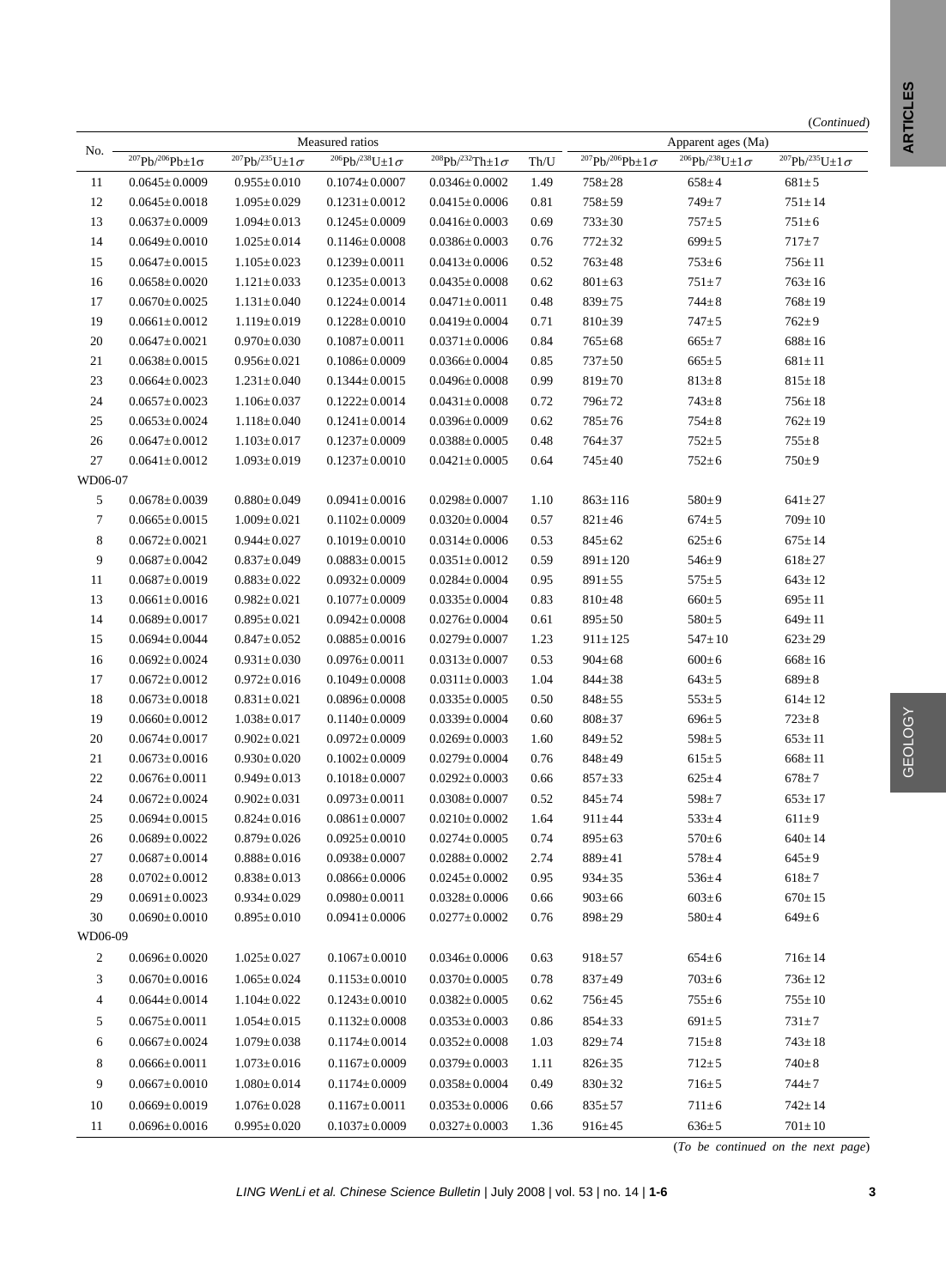| No.            |                                                 |                                | Measured ratios              | Apparent ages (Ma)              |      |                                 |                              |                              |
|----------------|-------------------------------------------------|--------------------------------|------------------------------|---------------------------------|------|---------------------------------|------------------------------|------------------------------|
|                | $^{207}{\rm Pb}^{/206}{\rm Pb} {\pm 1\,\sigma}$ | $^{207}Pb/^{235}U \pm 1\sigma$ | $^{206}Pb/^{238}U\pm1\sigma$ | $^{208}Pb/^{232}Th \pm 1\sigma$ | Th/U | $^{207}Pb/^{206}Pb \pm 1\sigma$ | $^{206}Pb/^{238}U\pm1\sigma$ | $^{207}Pb/^{235}U\pm1\sigma$ |
| 12             | $0.0668 \pm 0.0017$                             | $1.078 \pm 0.025$              | $0.1171 \pm 0.0011$          | $0.0375 \pm 0.0004$             | 1.32 | $831\pm51$                      | $714 \pm 6$                  | $743 \pm 12$                 |
| 13             | $0.0691 \pm 0.0019$                             | $1.018 \pm 0.027$              | $0.1069 \pm 0.0010$          | $0.0331 \pm 0.0005$             | 1.05 | $901 \pm 56$                    | $655 \pm 6$                  | $713 \pm 13$                 |
| 15             | $0.0646 \pm 0.0016$                             | $1.095 \pm 0.025$              | $0.1231 \pm 0.0011$          | $0.0395 \pm 0.0004$             | 1.06 | $760 \pm 50$                    | $748 \pm 6$                  | $751 \pm 12$                 |
| 16             | $0.0642 \pm 0.0013$                             | $1.093 \pm 0.020$              | $0.1236 \pm 0.0009$          | $0.0396 \pm 0.0003$             | 1.20 | $748 + 42$                      | $751 \pm 5$                  | $750 \pm 10$                 |
| 17             | $0.0658 \pm 0.0018$                             | $1.090 \pm 0.029$              | $0.1202 \pm 0.0012$          | $0.0382 \pm 0.0005$             | 1.03 | $799 + 57$                      | $732 + 7$                    | $748 \pm 14$                 |
| 18             | $0.0662 \pm 0.0014$                             | $1.078 \pm 0.020$              | $0.1180 \pm 0.0010$          | $0.0375 \pm 0.0004$             | 1.17 | $813 \pm 42$                    | $719 \pm 6$                  | $742 \pm 10$                 |
| 21             | $0.0722 \pm 0.0010$                             | $0.947 \pm 0.011$              | $0.0952 \pm 0.0007$          | $0.0391 \pm 0.0003$             | 1.18 | $991 \pm 28$                    | $586 \pm 4$                  | $677 + 6$                    |
| 22             | $0.0678 \pm 0.0012$                             | $1.060 \pm 0.016$              | $0.1134 \pm 0.0009$          | $0.0380 \pm 0.0003$             | 0.93 | $862 \pm 35$                    | $692 \pm 5$                  | $734 \pm 8$                  |
| 24             | $0.0683 \pm 0.0014$                             | $1.298 \pm 0.023$              | $0.1379 \pm 0.0011$          | $0.0431 \pm 0.0005$             | 0.62 | $877 + 41$                      | $833 \pm 6$                  | $845 \pm 10$                 |
| 26             | $0.0638 \pm 0.0017$                             | $1.107 \pm 0.027$              | $0.1258 \pm 0.0012$          | $0.0384 \pm 0.0005$             | 1.19 | $735 \pm 55$                    | $764 \pm 7$                  | $757\!\pm\!13$               |
| 27             | $0.0680 \pm 0.0017$                             | $1.040 \pm 0.024$              | $0.1108 \pm 0.0010$          | $0.0359 \pm 0.0006$             | 0.53 | $870 \pm 51$                    | $678 \pm 6$                  | $724 \pm 12$                 |
| 28             | $0.0644 \pm 0.0019$                             | $1.107 \pm 0.031$              | $0.1247 \pm 0.0012$          | $0.0369 \pm 0.0004$             | 1.86 | $753 \pm 61$                    | $758 + 7$                    | $757 \pm 15$                 |
| 29             | $0.0642 \pm 0.0014$                             | $1.097 \pm 0.021$              | $0.1239 \pm 0.0010$          | $0.0361 \pm 0.0003$             | 1.36 | 749±44                          | $753 \pm 6$                  | $752 \pm 10$                 |
| 35             | $0.0665 \pm 0.0023$                             | $0.909 \pm 0.030$              | $0.0991 \pm 0.0011$          | $0.0321 \pm 0.0006$             | 0.79 | $823 \pm 71$                    | $609 \pm 6$                  | $657 \pm 16$                 |
| 36             | $0.0665 \pm 0.0018$                             | $1.058 \pm 0.027$              | $0.1154 \pm 0.0011$          | $0.0370 \pm 0.0005$             | 0.76 | $824 \pm 56$                    | $704 \pm 6$                  | $733 \pm 13$                 |
| 37             | $0.0661 \pm 0.0019$                             | $1.070 \pm 0.030$              | $0.1175 \pm 0.0012$          | $0.0370 \pm 0.0006$             | 0.71 | $809 \pm 60$                    | $716 \pm 7$                  | $739 \pm 15$                 |
| 38             | $0.0648 \pm 0.0012$                             | $1.063 \pm 0.017$              | $0.1190 \pm 0.0009$          | $0.0367 \pm 0.0003$             | 1.27 | $767 \pm 38$                    | $725 \pm 5$                  | $735 \pm 9$                  |
| 39             | $0.0643 \pm 0.0022$                             | $1.094 \pm 0.036$              | $0.1234 \pm 0.0014$          | $0.0396 \pm 0.0007$             | 0.96 | $752 + 72$                      | $750 \pm 8$                  | $751 \pm 18$                 |
| 41             | $0.0648 \pm 0.0020$                             | $1.088 \pm 0.032$              | $0.1217 \pm 0.0012$          | $0.0382 \pm 0.0005$             | 0.90 | $769 \pm 63$                    | $740 \pm 7$                  | $748 \pm 15$                 |
| 42             | $0.0671 \pm 0.0021$                             | $0.970 \pm 0.028$              | $0.1049 \pm 0.0011$          | $0.0324 \pm 0.0005$             | 0.68 | $840 \pm 63$                    | $643 \pm 6$                  | $688 \pm 14$                 |
| 43             | $0.0633 \pm 0.0015$                             | $1.072 \pm 0.023$              | $0.1228 \pm 0.0010$          | $0.0399 \pm 0.0005$             | 0.69 | $718 + 49$                      | $747 \pm 6$                  | $740 \pm 11$                 |
| 45             | $0.0620 \pm 0.0010$                             | $1.052 \pm 0.015$              | $0.1231 \pm 0.0009$          | $0.0384 \pm 0.0004$             | 0.49 | $674 \pm 34$                    | $749 \pm 5$                  | $730 \pm 7$                  |
| 46             | $0.0652 \pm 0.0014$                             | $0.953 \pm 0.019$              | $0.1060 \pm 0.0009$          | $0.0349 \pm 0.0004$             | 1.04 | $781 \pm 45$                    | $649 \pm 5$                  | $680 \pm 10$                 |
| 47             | $0.0675 \pm 0.0021$                             | $1.002 \pm 0.030$              | $0.1076 \pm 0.0011$          | $0.0332 \pm 0.0005$             | 1.01 | $854 \pm 65$                    | $659 \pm 6$                  | $705 \pm 15$                 |
| 48             | $0.0677 \pm 0.0012$                             | $1.266 \pm 0.020$              | $0.1357 \pm 0.0010$          | $0.0423 \pm 0.0005$             | 0.41 | $859 \pm 37$                    | $820 \pm 6$                  | $831 \pm 9$                  |
| 49             | $0.0680 \pm 0.0011$                             | $0.796 \pm 0.011$              | $0.0849 \pm 0.0006$          | $0.0248 \pm 0.0002$             | 0.84 | $869 \pm 33$                    | $525 \pm 4$                  | $594 \pm 6$                  |
| 50             | $0.0638 \pm 0.0016$                             | $1.096 \pm 0.026$              | $0.1246 \pm 0.0011$          | $0.0413 \pm 0.0005$             | 0.95 | $736 \pm 53$                    | $757 \pm 6$                  | $752 \pm 12$                 |
| 51             | $0.0653 \pm 0.0015$                             | $1.052 \pm 0.022$              | $0.1170 {\pm} \, 0.0010$     | $0.0359 \pm 0.0005$             | 0.57 | $783 \pm 48$                    | $713 \pm 6$                  | $730 \pm 11$                 |
| 52             | $0.0662 \pm 0.0014$                             | $1.038 \pm 0.019$              | $0.1137 \pm 0.0009$          | $0.0342 \pm 0.0004$             | 0.92 | $814 \pm 42$                    | $694 \pm 5$                  | $723 \pm 10$                 |
| 53             | $0.0660 \pm 0.0012$                             | $1.061 \pm 0.018$              | $0.1165 \pm 0.0009$          | $0.0387 \pm 0.0004$             | 0.51 | $808 \pm 39$                    | $711 \pm 5$                  | $734 \pm 9$                  |
| 54             | $0.0670 \pm 0.0011$                             | $1.026 \pm 0.014$              | $0.1111 {\pm} 0.0008$        | $0.0353 \pm 0.0003$             | 1.15 | $838 \pm 33$                    | $679 \pm 5$                  | $717 + 7$                    |
| 55             | $0.0686 \pm 0.0010$                             | $0.842 \pm 0.010$              | $0.0890 \pm 0.0006$          | $0.0216 \pm 0.0002$             | 0.96 | $888 \pm 29$                    | $550 \pm 4$                  | $620 \pm 5$                  |
| 56             | $0.0655 \pm 0.0024$                             | $1.061 \pm 0.037$              | $0.1175 \pm 0.0013$          | $0.0386 \pm 0.0006$             | 1.26 | $790 + 75$                      | $716 \pm 8$                  | $734 \pm 18$                 |
| WD05-34        |                                                 |                                |                              |                                 |      |                                 |                              |                              |
| $\mathbf{1}$   | $0.0596 \pm 0.0012$                             | $0.937 \pm 0.016$              | $0.1140 \pm 0.0009$          | $0.0347 \pm 0.0004$             | 0.75 | $591 \pm 41$                    | $696 \pm 5$                  | $671 \pm 9$                  |
| 2              | $0.0708 \pm 0.0026$                             | $0.935 \pm 0.033$              | $0.0959 \pm 0.0011$          | $0.0315 \pm 0.0006$             | 0.90 | $950 \pm 73$                    | $590 \pm 7$                  | $670 \pm 17$                 |
| 3              | $0.0629 \pm 0.0019$                             | $0.975 \pm 0.028$              | $0.1124 \pm 0.0011$          | $0.0351 \pm 0.0006$             | 0.51 | $705 \pm 62$                    | $687 \pm 6$                  | $691 \pm 14$                 |
| $\overline{4}$ | $0.0680 \pm 0.0026$                             | $0.976 \pm 0.036$              | $0.1042 \pm 0.0012$          | $0.0379 \pm 0.0008$             | 0.60 | $869 \pm 78$                    | $639 \pm 7$                  | $692 \pm 19$                 |
| 5              | $0.0630 \pm 0.0025$                             | $0.961 \pm 0.037$              | $0.1107 {\pm} 0.0013$        | $0.0362 \pm 0.0008$             | 0.61 | $709 \pm 83$                    | $677 \pm 8$                  | $684 \pm 19$                 |
| 6              | $0.0623 \pm 0.0016$                             | $0.973 \pm 0.023$              | $0.1134 \pm 0.0010$          | $0.0349 \pm 0.0005$             | 0.67 | $684 \pm 54$                    | $692 \pm 6$                  | $690 \pm 12$                 |
| 8              | $0.0671 \pm 0.0019$                             | $0.952 \pm 0.025$              | $0.1029 \pm 0.0010$          | $0.0336 \pm 0.0006$             | 0.58 | $841 \pm 57$                    | $631 \pm 6$                  | $679 \pm 13$                 |
| 9              | $0.0669 \pm 0.0024$                             | $0.993 \pm 0.034$              | $0.1077 \pm 0.0012$          | $0.0375 \pm 0.0008$             | 0.54 | $835 \pm 72$                    | $660 \pm 7$                  | $701 \pm 17$                 |
| 10             | $0.0625 \pm 0.0021$                             | $0.941 \pm 0.030$              | $0.1093 \pm 0.0011$          | $0.0303 \pm 0.0005$             | 0.77 | $690 \pm 69$                    | $668 \pm 7$                  | $673 \pm 16$                 |
| 11             | $0.0697 \pm 0.0031$                             | $0.976 \pm 0.042$              | $0.1015 \pm 0.0014$          | $0.0324 \pm 0.0009$             | 0.57 | $921 \pm 89$                    | $623 \pm 8$                  | $691 \pm 21$                 |
| 12             | $0.0679 \pm 0.0026$                             | $0.874 \pm 0.032$              | $0.0934 \pm 0.0011$          | $0.0223 \pm 0.0004$             | 3.21 | $864 \pm 78$                    | $576 \pm 7$                  | $638 \pm 18$                 |

(*To be continued on the next page*)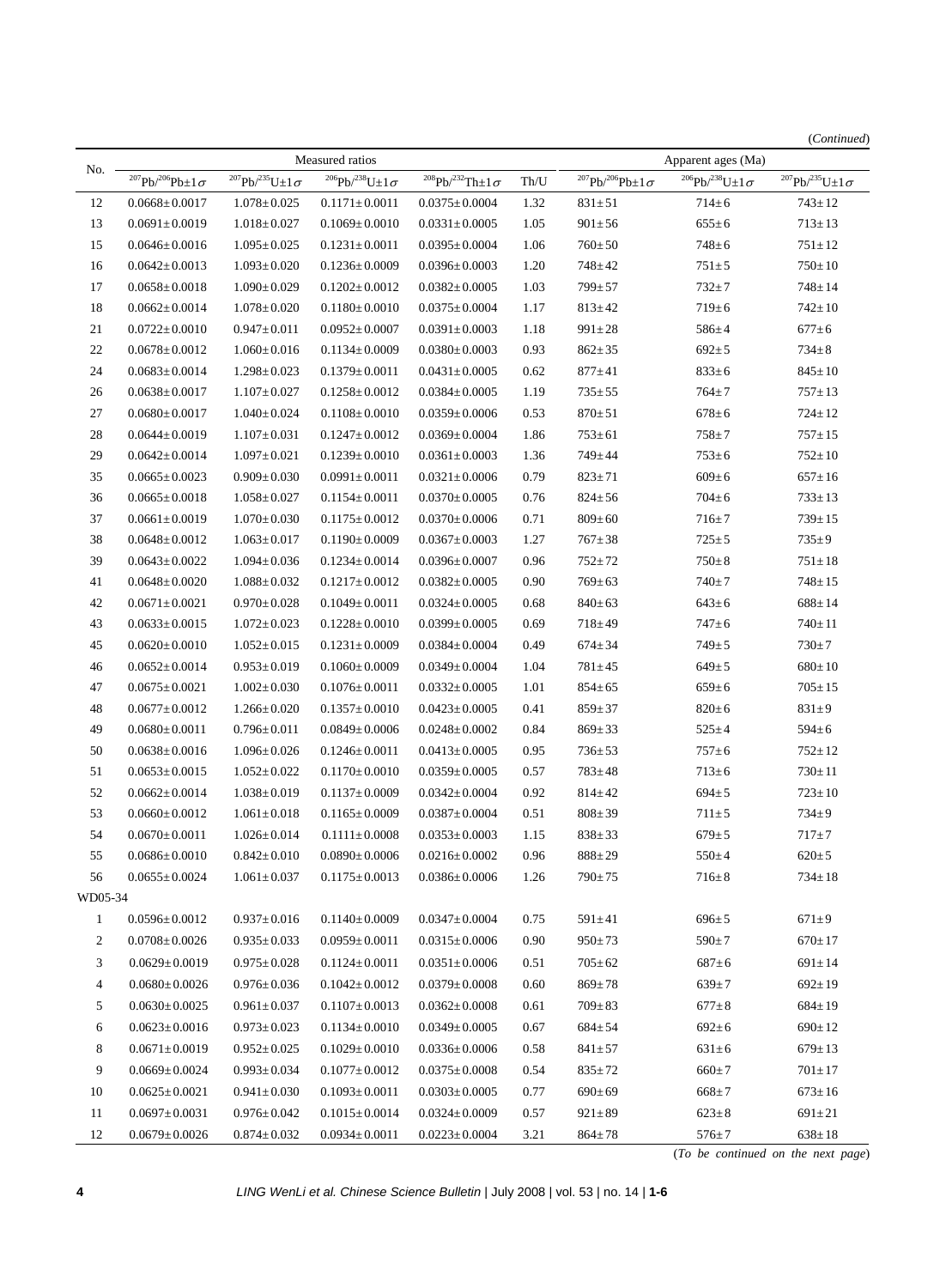| (Continued) |
|-------------|
|-------------|

|                          |                                            |                                        | Measured ratios                                  |                                            |              |                              | Apparent ages (Ma)           |                                                  |
|--------------------------|--------------------------------------------|----------------------------------------|--------------------------------------------------|--------------------------------------------|--------------|------------------------------|------------------------------|--------------------------------------------------|
| No.                      | $^{207}Pb/^{206}Pb±1\sigma$                | $^{207}Pb/^{235}U\pm1\,\sigma$         | $^{206}\text{Pb}/^{238}\text{U}\!\pm\!1\,\sigma$ | $^{208}Pb/^{232}Th \pm 1\sigma$            | $\rm Th/U$   | $^{207}Pb/^{206}Pb±1\sigma$  | $^{206}Pb/^{238}U\pm1\sigma$ | $^{207}{\rm Pb} / ^{235}{\rm U} {\pm 1\,\sigma}$ |
| 13                       | $0.0641 \pm 0.0019$                        | $0.987 \pm 0.027$                      | $0.1117 \pm 0.0011$                              | $0.0345 \pm 0.0006$                        | 0.64         | $745 \pm 60$                 | $683 \pm 6$                  | $697 \pm 14$                                     |
| 14                       | $0.0666 \pm 0.0016$                        | $0.987 \pm 0.022$                      | $0.1076 \pm 0.0009$                              | $0.0332 \pm 0.0005$                        | 0.61         | $824 \pm 50$                 | $659 \pm 5$                  | $697 \pm 11$                                     |
| 15                       | $0.0679 \pm 0.0013$                        | $1.014 \pm 0.017$                      | $0.1084 \pm 0.0008$                              | $0.0358 \pm 0.0004$                        | 0.81         | $865 \pm 39$                 | $663 \pm 5$                  | $711 \pm 9$                                      |
| 16                       | $0.0649 \pm 0.0019$                        | $0.989 \pm 0.027$                      | $0.1105 \pm 0.0011$                              | $0.0366 \pm 0.0006$                        | 0.55         | $771 \pm 59$                 | $676 \pm 6$                  | $698 \pm 14$                                     |
| 17                       | $0.0652 \pm 0.0020$                        | $0.983 \pm 0.029$                      | $0.1094 \pm 0.0011$                              | $0.0305 \pm 0.0005$                        | 0.71         | $780 \pm 63$                 | $669 \pm 6$                  | $695 \pm 15$                                     |
| 18                       | $0.0676 \pm 0.0022$                        | $0.917 \pm 0.028$                      | $0.0983 \pm 0.0010$                              | $0.0285 \pm 0.0005$                        | 0.89         | $858 \pm 66$                 | $605 \pm 6$                  | $661 \pm 15$                                     |
| 19                       | $0.0622 \pm 0.0016$                        | $0.951 \pm 0.022$                      | $0.1109 \pm 0.0010$                              | $0.0356 \pm 0.0005$                        | 0.60         | $682 \pm 53$                 | $678 \pm 6$                  | $679 \pm 12$                                     |
| 20                       | $0.0620 \pm 0.0017$                        | $0.962 \pm 0.025$                      | $0.1125 \pm 0.0010$                              | $0.0362 \pm 0.0006$                        | 0.51         | $675 \pm 59$                 | $687 + 6$                    | $685 \pm 13$                                     |
| 21                       | $0.0631 \pm 0.0018$                        | $0.973 \pm 0.026$                      | $0.1119 \pm 0.0011$                              | $0.0366 \pm 0.0006$                        | 0.54         | $710 \pm 59$                 | $684 \pm 6$                  | $690 \pm 13$                                     |
| $22\,$                   | $0.0701 \pm 0.0030$                        | $0.973 \pm 0.040$                      | $0.1007 \pm 0.0013$                              | $0.0351 \pm 0.0009$                        | 0.56         | $930 \pm 86$                 | $619 \pm 8$                  | $690 \pm 21$                                     |
| 23                       | $0.0687 \pm 0.0014$                        | $1.011 \pm 0.019$                      | $0.1067 \pm 0.0009$                              | $0.0331 \pm 0.0003$                        | 1.00         | $890 \pm 43$                 | $653 \pm 5$                  | $709 \pm 10$                                     |
| 24                       | $0.0658 \pm 0.0017$                        | $1.002 \pm 0.024$                      | $0.1104 \pm 0.0010$                              | $0.0373 \pm 0.0005$                        | 0.55         | $801 \pm 53$                 | $675 \pm 6$                  | $705 \pm 12$                                     |
| 25                       | $0.0737 \pm 0.0029$                        | $1.001 \pm 0.037$                      | $0.0986 \pm 0.0012$                              | $0.0361 \pm 0.0008$                        | 0.63         | $1032 \pm 77$                | $606 \pm 7$                  | $704 \pm 19$                                     |
| $26\,$                   | $0.0652 \pm 0.0018$                        | $0.967 \pm 0.025$                      | $0.1076 \pm 0.0010$                              | $0.0363 \pm 0.0006$                        | 0.62         | $780 + 57$                   | $659 \pm 6$                  | $687 \pm 13$                                     |
| 27                       | $0.0647 \pm 0.0020$                        | $0.995 \pm 0.029$                      | $0.1116 \pm 0.0011$                              | $0.0363 \pm 0.0007$                        | 0.52         | $765 \pm 64$                 | $682 + 7$                    | $702 \pm 15$                                     |
| $28\,$                   | $0.0653 \pm 0.0019$                        | $1.000 \pm 0.027$                      | $0.1111 \pm 0.0011$                              | $0.0339 \pm 0.0006$                        | 0.51         | $785 \pm 59$                 | $679 \pm 6$                  | $704 \pm 14$                                     |
| 29                       | $0.0627 \pm 0.0017$                        | $0.975 \pm 0.026$                      | $0.1128 \pm 0.0011$                              | $0.0350 \pm 0.0006$                        | 0.49         | $699 \pm 58$                 | $689 \pm 6$                  | $691 \pm 13$                                     |
| $30\,$                   | $0.0627 \pm 0.0014$                        | $0.977 \pm 0.020$                      | $0.1130 \pm 0.0009$                              | $0.0367 \pm 0.0005$                        | 0.66         | $698 \pm 47$                 | $690 \pm 5$                  | $692 \pm 10$                                     |
| 31                       | $0.0615 \pm 0.0013$                        | $0.937 \pm 0.018$                      | $0.1105 \pm 0.0009$                              | $0.0327 \pm 0.0003$                        | 0.87         | $657 \pm 45$                 | $675 \pm 5$                  | $671 \pm 10$                                     |
| 32                       | $0.0629 \pm 0.0020$                        | $0.985 \pm 0.029$                      | $0.1136 \pm 0.0011$                              | $0.0367 \pm 0.0007$                        | 0.45         | $705 \pm 65$                 | $694 \pm 7$                  | $696 \pm 15$                                     |
| 34                       | $0.0642 \pm 0.0019$                        | $0.974 \pm 0.027$                      | $0.1100 \pm 0.0011$                              | $0.0385 \pm 0.0007$                        | 0.52         | $748 \pm 61$                 | $673 \pm 6$                  | $690 \pm 14$                                     |
| 35                       | $0.0650 \pm 0.0022$                        | $0.915 \pm 0.029$                      | $0.1020 \pm 0.0011$                              | $0.0344 \pm 0.0006$                        | 0.71         | $776 \pm 70$                 | $626 \pm 7$                  | $660 \pm 16$                                     |
| 37                       | $0.0622 \pm 0.0010$                        | $0.945 \pm 0.013$                      | $0.1102 \pm 0.0008$                              | $0.0333 \pm 0.0003$                        | 1.35         | $680 \pm 34$                 | $674 \pm 5$                  | $675 \pm 7$                                      |
| 38                       | $0.0672 \pm 0.0017$                        | $0.960 \pm 0.023$                      | $0.1036 \pm 0.0009$                              | $0.0322 \pm 0.0004$                        | 0.83         | $844 \pm 53$                 | $636 \pm 5$                  | $683 \pm 12$                                     |
| 39                       | $0.0632 \pm 0.0014$                        | $0.981 \pm 0.020$                      | $0.1126 \pm 0.0009$                              | $0.0371 \pm 0.0005$                        | 0.65         | $713 \pm 47$                 | $688 \pm 5$                  | $694 \pm 10$                                     |
| 41                       | $0.0627 \pm 0.0023$                        | $0.974 \pm 0.034$                      | $0.1126 \pm 0.0013$                              | $0.0397 \pm 0.0009$                        | 0.46         | $699 \pm 75$                 | $688 \pm 7$                  | $691 \pm 17$                                     |
| 42                       | $0.0622 \pm 0.0018$                        | $0.968 \pm 0.026$                      | $0.1128 \pm 0.0011$                              | $0.0406 \pm 0.0007$                        | 0.51         | $682 \pm 60$                 | $689 \pm 6$                  | $688 \pm 13$                                     |
| 43                       | $0.0629 \pm 0.0016$                        | $0.966 \pm 0.024$                      | $0.1114 \pm 0.0010$                              | $0.0371 \pm 0.0006$                        | 0.46         | $705 \pm 55$                 | $681 \pm 6$                  | $687 \pm 12$                                     |
| 45                       | $0.0634 \pm 0.0023$                        | $0.981 \pm 0.033$                      | $0.1123 \pm 0.0012$                              | $0.0367 \pm 0.0007$                        | 0.57         | $722 + 74$                   | $686 \pm 7$                  | $694 \pm 17$                                     |
| 46                       | $0.0645 \pm 0.0023$                        | $0.987 \pm 0.034$                      | $0.1110 \pm 0.0013$                              | $0.0382 \pm 0.0009$                        | 0.46         | $757 + 74$                   | $678 \pm 7$                  | $697 \pm 17$                                     |
| 49                       | $0.0676 \pm 0.0020$                        | $1.032 \pm 0.029$                      | $0.1107 \pm 0.0011$                              | $0.0367 \pm 0.0007$                        | 0.54         | $857 \pm 60$                 | $677 \pm 6$                  | $720 \pm 14$                                     |
| 50                       | $0.0625 \pm 0.0015$                        | $0.969 \pm 0.022$                      | $0.1123 \pm 0.0010$                              | $0.0331 \pm 0.0004$                        | 1.08         | $693 \pm 51$                 | $686 \pm 6$                  | $688 \pm 11$                                     |
| 53                       | $0.0622 \pm 0.0018$                        | $0.971 \!\pm\! 0.026$                  | $0.1131 \pm 0.0011$                              | $0.0373 \pm 0.0007$                        | 0.46         | $682 + 59$                   | $691 \pm 6$                  | $689 \pm 13$                                     |
| 54                       | $0.0663 \pm 0.0013$                        | $1.017 \pm 0.017$                      | $0.1112 \pm 0.0009$                              | $0.0359 \pm 0.0004$                        | 0.81         | $816 \pm 39$                 | $680 \pm 5$                  | $713 \pm 9$                                      |
| 56                       | $0.0639 \pm 0.0041$                        | $0.955 \pm 0.060$                      | $0.1083 \pm 0.0020$                              | $0.0387 \pm 0.0016$                        | 0.45         | $739 \pm 131$                | $663 \pm 12$                 | $681 \pm 31$                                     |
| 57                       | $0.0698 \pm 0.0040$                        | $0.958 \pm 0.053$                      | $0.0995 \pm 0.0016$                              | $0.0464 \pm 0.0016$                        | 0.40         | $921 \pm 114$                | $612 \pm 10$                 | $682 \pm 28$                                     |
| WD06-04                  |                                            |                                        |                                                  |                                            |              |                              |                              |                                                  |
| $\overline{2}$           | $0.0631 \pm 0.0033$                        | $0.970 \pm 0.048$                      | $0.1115 \pm 0.0017$                              | $0.0392 \pm 0.0010$                        | 0.69         | $712 \pm 106$                | $682 \pm 10$                 | $689 \pm 25$                                     |
| 3                        | $0.0656 \pm 0.0008$                        | $1.195 \pm 0.012$                      | $0.1322 \pm 0.0009$                              | $0.0413 \pm 0.0003$                        | 0.64         | $793 \pm 27$                 | $800 \pm 5$                  | $798 \pm 6$                                      |
| $\overline{\mathcal{A}}$ | $0.0629 \pm 0.0021$                        | $0.968 \pm 0.031$                      | $0.1117 \pm 0.0012$                              | $0.0360 \pm 0.0007$                        | 0.67         | $705 \pm 70$                 | $682 + 7$                    | $688 \pm 16$                                     |
| 6                        | $0.0641 \pm 0.0015$                        | $0.988 \pm 0.022$                      | $0.1119 \pm 0.0010$                              | $0.0366 \pm 0.0005$                        | 0.68         | 744±49                       | $684 \pm 6$                  | $698 \pm 11$                                     |
| 11<br>13                 | $0.0626 \pm 0.0023$<br>$0.0617 \pm 0.0021$ | $0.969 \pm 0.034$<br>$0.940 \pm 0.030$ | $0.1123 \pm 0.0013$<br>$0.1105 \pm 0.0012$       | $0.0353 \pm 0.0008$<br>$0.0352 \pm 0.0005$ | 0.52<br>0.98 | $695 \pm 77$<br>$663 \pm 71$ | $686 \pm 7$<br>$676 \pm 7$   | $688 \pm 18$<br>$673 \pm 16$                     |
| 14                       | $0.0647 \pm 0.0019$                        | $0.191 \pm 0.005$                      | $0.0214 \pm 0.0002$                              | $0.0076 \pm 0.0001$                        | 1.83         | $764 \pm 62$                 | $136 \pm 1$                  | $177 \pm 5$                                      |
|                          |                                            |                                        |                                                  |                                            |              |                              |                              |                                                  |

GEOLOGY

**GEOLOGY**